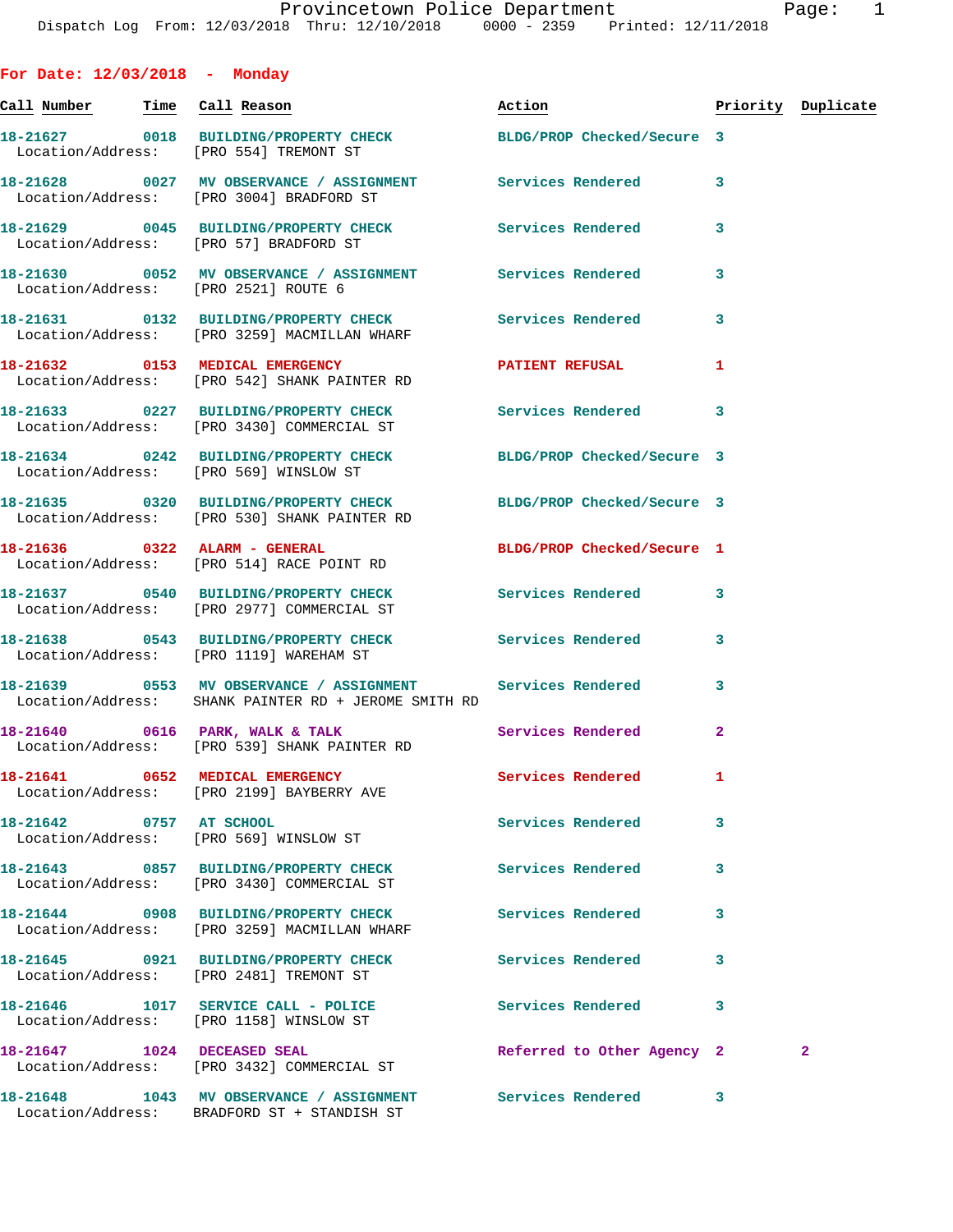| Provincetown Police Department |          |  |  | Page:        | -2 |                                                                                |  |  |  |
|--------------------------------|----------|--|--|--------------|----|--------------------------------------------------------------------------------|--|--|--|
|                                |          |  |  |              |    | Dispatch Log From: 12/03/2018 Thru: 12/10/2018 0000 - 2359 Printed: 12/11/2018 |  |  |  |
|                                | 18-21649 |  |  | 1217 MV STOP |    | VERBAL WARNING                                                                 |  |  |  |

**18-21649 1217 MV STOP VERBAL WARNING 3**  Location/Address: [PRO 1972] WINTHROP ST Refer To Citation: 18-1325-CN **18-21652 1336 LOST KEYS Services Rendered 3**  Location/Address: [PRO 506] PEARL ST **18-21653 1341 MEDICAL EMERGENCY Services Rendered 1**  Location/Address: [PRO 1014] NELSON AVE **18-21655 1420 MV OBSERVANCE / ASSIGNMENT Services Rendered 3**  Location/Address: SHANK PAINTER RD + BROWNE ST **18-21656 1501 SERVICE CALL - POLICE Services Rendered 3**  Location/Address: [PRO 569] WINSLOW ST **18-21658 1536 BUILDING/PROPERTY CHECK Services Rendered 3**  Location/Address: [PRO 2483] COMMERCIAL ST **18-21660 1555 GENERAL INFO No Action Required 3**  Location/Address: [PRO 106] COMMERCIAL ST **18-21659 1557 MV OBSERVANCE / ASSIGNMENT Services Rendered 3**  Location/Address: ROUTE 6 + SNAIL RD **18-21661 1606 MV STOP VERBAL WARNING 3**  Location/Address: ROUTE 6 Refer To Citation: 18-1326-CN **18-21662 1630 MV STOP Citation / Warning Issue 3**  Location/Address: ROUTE 6 Refer To Citation: T1244264 **18-21663 1714 BUILDING/PROPERTY CHECK Services Rendered 3**  Location/Address: [PRO 1783] FRANKLIN ST **18-21664 1739 ASSIST CITIZEN Referred to Other Agency 3**  Location/Address: [PRO 1615] BANGS ST **18-21665 1743 BUILDING/PROPERTY CHECK Services Rendered 3**  Location/Address: WAREHAM ST **18-21666 1800 ANIMAL CALL GONE ON ARRIVAL 2**  Location/Address: DUNCAN LN **18-21667 1825 ASSIST CITIZEN Services Rendered 3**  Location/Address: [PRO 1615] BANGS ST **18-21668 1838 GENERAL INFO Services Rendered 3**  Location: [PRO 3431] LOPES SQUARE **18-21670 1921 FOLLOW UP SPOKEN TO 2**  Location/Address: [PRO 1789] BRADFORD ST **18-21671 1943 BUILDING/PROPERTY CHECK Services Rendered 3**  Location/Address: [PRO 661] STANDISH ST 18-21672 2006 PARK, WALK & TALK **Services Rendered** 2 Location: [PRO 3431] LOPES SQUARE 18-21673 2015 BAR CHECK BLDG/PROP Checked/Secure 2 Location/Address: [PRO 399] COMMERCIAL ST **18-21674 2023 BAR CHECK BLDG/PROP Checked/Secure 2**  Location/Address: [PRO 484] MASONIC PL **18-21675 2043 MV OBSERVANCE / ASSIGNMENT Services Rendered 3** 

 Location/Address: ROUTE 6 + SNAIL RD **18-21676 2051 MV STOP VERBAL WARNING 3**  Location/Address: [PRO 413] CONWELL ST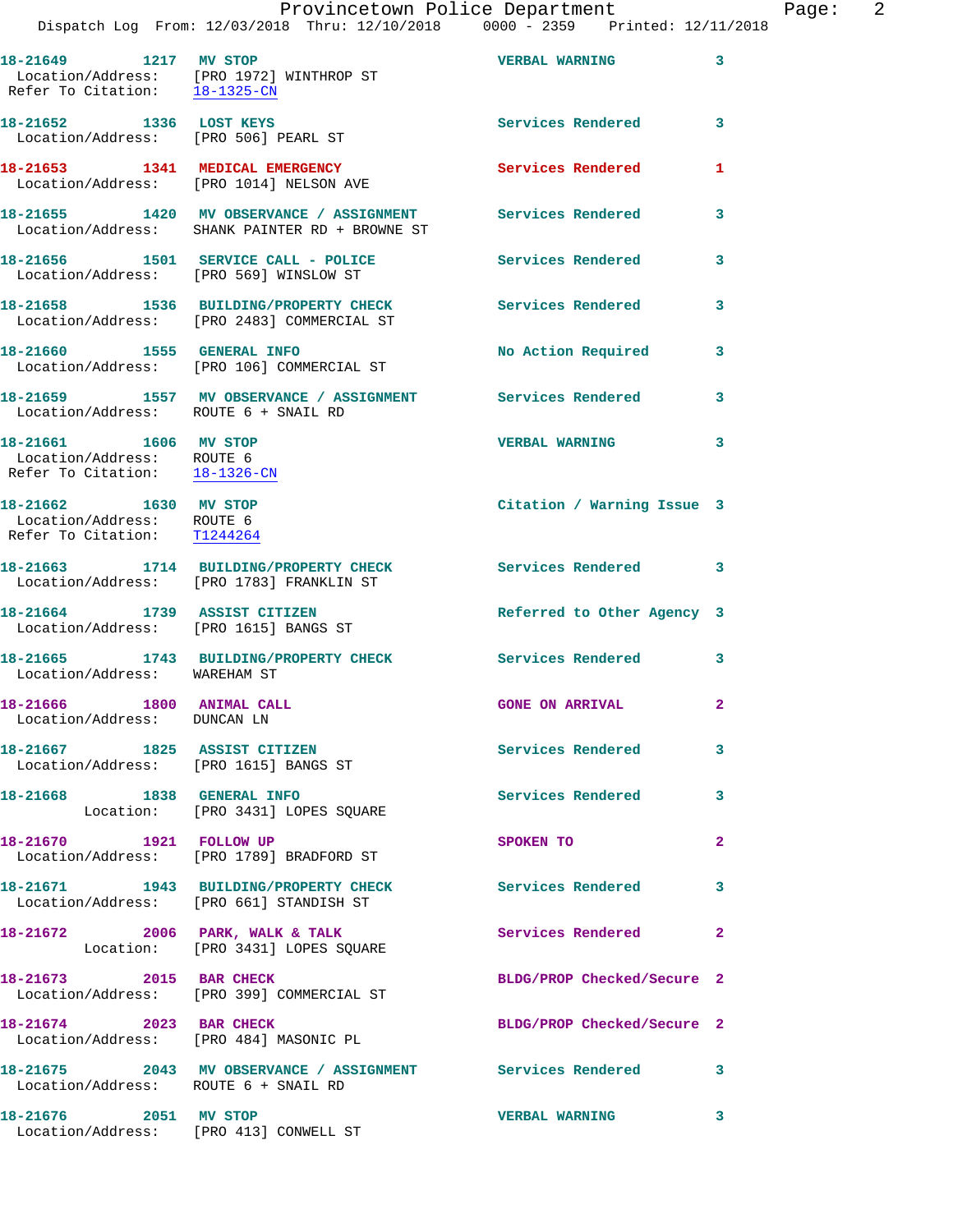|                                                                                                | Provincetown Police Department                                                                                     |                            |              |
|------------------------------------------------------------------------------------------------|--------------------------------------------------------------------------------------------------------------------|----------------------------|--------------|
|                                                                                                | Dispatch Log From: 12/03/2018 Thru: 12/10/2018 0000 - 2359 Printed: 12/11/2018                                     |                            |              |
| Refer To Citation: 18-1327-CN                                                                  |                                                                                                                    |                            |              |
|                                                                                                | 18-21677 2135 BUILDING/PROPERTY CHECK BLDG/PROP Checked/Secure 3<br>Location/Address: [PRO 444] HIGH POLE HILL     |                            |              |
|                                                                                                | 18-21678 2138 BUILDING/PROPERTY CHECK Services Rendered<br>Location/Address: [PRO 3259] MACMILLAN WHARF            |                            | 3            |
|                                                                                                | 18-21679 2146 MV OBSERVANCE / ASSIGNMENT Services Rendered<br>Location/Address: [PRO 530] SHANK PAINTER RD         |                            | 3            |
|                                                                                                | 18-21680 2155 BUILDING/PROPERTY CHECK Services Rendered<br>Location/Address: [PRO 517] RACE POINT RD               |                            | 3            |
|                                                                                                | 18-21681 2321 BUILDING/PROPERTY CHECK<br>Location/Address: [PRO 3318] CEMETERY RD                                  | <b>Services Rendered</b>   | 3            |
|                                                                                                | 18-21682 2326 BUILDING/PROPERTY CHECK Services Rendered<br>Location/Address: [PRO 3317] CEMETERY RD                |                            | 3            |
|                                                                                                | 18-21683 2357 NOISE COMPLAINT<br>Location/Address: [PRO 442] HARRY KEMP WAY                                        | SPOKEN TO                  | 3            |
| For Date: $12/04/2018$ - Tuesday                                                               |                                                                                                                    |                            |              |
|                                                                                                | 18-21684 0012 PARK, WALK & TALK<br>Location/Address: [PRO 3870] COMMERCIAL ST                                      | <b>Services Rendered</b>   | $\mathbf{2}$ |
|                                                                                                | 18-21685 0024 MV OBSERVANCE / ASSIGNMENT Services Rendered<br>Location/Address: JEROME SMITH RD + SHANK PAINTER RD |                            | 3            |
|                                                                                                | 18-21686 0109 BUILDING/PROPERTY CHECK<br>Location/Address: [PRO 1638] COMMERCIAL ST                                | BLDG/PROP Checked/Secure 3 |              |
| Location/Address: [PRO 94] BRADFORD ST                                                         |                                                                                                                    |                            | 3            |
|                                                                                                | 18-21688 0122 BUILDING/PROPERTY CHECK Services Rendered<br>Location/Address: [PRO 2540] RACE POINT RD              |                            | 3            |
| Location/Address: [PRO 3158] MEADOW RD                                                         |                                                                                                                    | <b>Services Rendered</b>   | $\mathbf{3}$ |
| Location/Address: ROUTE 6 + SNAIL RD                                                           | 18-21690 0208 MV OBSERVANCE / ASSIGNMENT Services Rendered                                                         |                            | 3            |
|                                                                                                | 18-21691 0249 BUILDING/PROPERTY CHECK BLDG/PROP Checked/Secure 3<br>Location/Address: [PRO 1783] FRANKLIN ST       |                            |              |
|                                                                                                | 18-21692 0320 BUILDING/PROPERTY CHECK<br>Location/Address: [PRO 516] RACE POINT RD                                 | BLDG/PROP Checked/Secure 3 |              |
|                                                                                                | 18-21693 0338 PARK, WALK & TALK<br>Location/Address: [PRO 539] SHANK PAINTER RD                                    | Services Rendered          | $\mathbf{2}$ |
| Location/Address: ROUTE 6 + SNAIL RD                                                           |                                                                                                                    |                            | 3            |
| 18-21695 0520 MV STOP<br>Location/Address: [PRO 2513] ROUTE 6<br>Refer To Citation: 18-1328-CN |                                                                                                                    | <b>VERBAL WARNING</b>      | 3            |
|                                                                                                | 18-21696 0547 BUILDING/PROPERTY CHECK BLDG/PROP Checked/Secure 3<br>Location/Address: [PRO 1778] SHANK PAINTER RD  |                            |              |
|                                                                                                | 18-21697 0613 BUILDING/PROPERTY CHECK Services Rendered<br>Location/Address: [PRO 564] BAYBERRY AVE                |                            | 3            |
| 18-21698 0732 PARK, WALK & TALK                                                                |                                                                                                                    | Services Rendered          | $\mathbf{2}$ |

Location/Address: [PRO 3259] MACMILLAN WHARF

Page: 3<br>18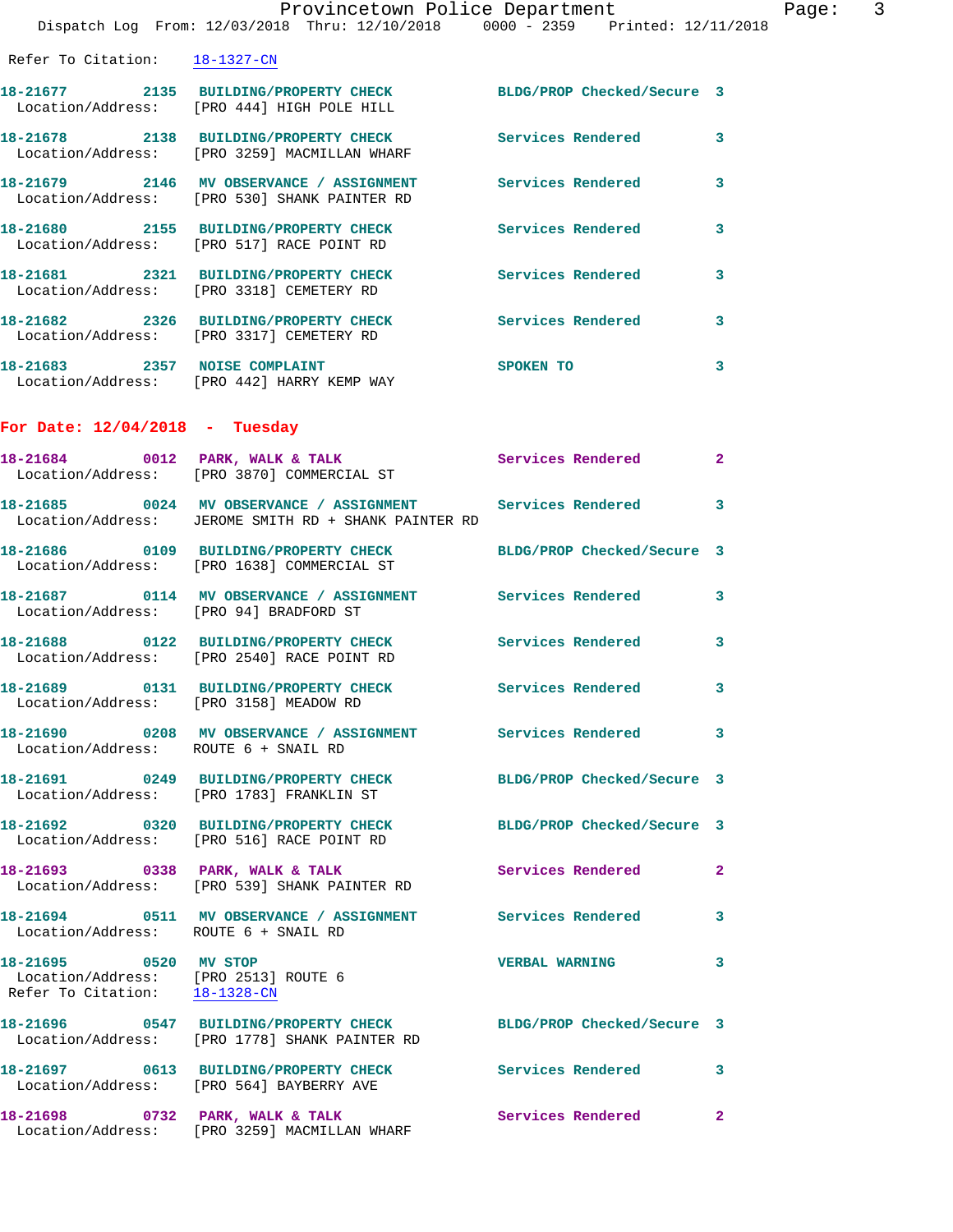Dispatch Log From: 12/03/2018 Thru: 12/10/2018 0000 - 2359 Printed: 12/11/2018

|                                                                                                | 18-21699 0753 BUILDING/PROPERTY CHECK<br>Location/Address: [PRO 2494] BRADFORD ST                          | Services Rendered          | $\mathbf{3}$   |
|------------------------------------------------------------------------------------------------|------------------------------------------------------------------------------------------------------------|----------------------------|----------------|
| 18-21700 0800 AT SCHOOL                                                                        | Location/Address: [PRO 569] WINSLOW ST                                                                     | Services Rendered          | 3              |
|                                                                                                | 18-21701 0814 MV COMPLAINT<br>Location/Address: [PRO 3456] RYDER ST EXT                                    | Services Rendered          | $\overline{a}$ |
|                                                                                                | 18-21702 0847 MV OBSERVANCE / ASSIGNMENT<br>Location/Address: BRADFORD ST + STANDISH ST                    | <b>Services Rendered</b>   | 3              |
| 18-21703 0912 ASSIST CITIZEN<br>Refer To Field Int: 18-44-FI                                   | Location/Address: [PRO 1196] BRADFORD ACRES RD                                                             | Services Rendered          | 3              |
|                                                                                                | 18-21704 0922 MV OBSERVANCE / ASSIGNMENT Services Rendered 3<br>Location/Address: SNAIL RD + COMMERCIAL ST |                            |                |
|                                                                                                | 18-21705 0929 MEDICAL EMERGENCY<br>Location/Address: [PRO 726] BRADFORD ST                                 | Services Rendered          | 1              |
| Location/Address: ROUTE 6 + SNAIL RD                                                           | 18-21707 1001 MV OBSERVANCE / ASSIGNMENT Services Rendered                                                 |                            | $\mathbf{3}$   |
|                                                                                                | Location/Address: [PRO 2265] COMMERCIAL ST                                                                 | Services Rendered          | $\mathbf{2}$   |
|                                                                                                | 18-21711 1052 BUILDING/PROPERTY CHECK<br>Location/Address: [PRO 2493] BRADFORD ST                          | Services Rendered          | 3              |
| Location/Address: [PRO 18] BRADFORD ST                                                         | 18-21712 1054 MV OBSERVANCE / ASSIGNMENT Services Rendered                                                 |                            | $\mathbf{3}$   |
| 18-21713 1118 MV STOP<br>Refer To Citation: 18-1329-CN                                         | Location/Address: [PRO 2558] BRADFORD ST                                                                   | <b>VERBAL WARNING</b>      | 3              |
|                                                                                                | 18-21714 1128 BUILDING/PROPERTY CHECK Services Rendered 3<br>Location/Address: [PRO 1119] WAREHAM ST       |                            |                |
| 18-21715 1153 AT SCHOOL                                                                        | Location/Address: [PRO 569] WINSLOW ST                                                                     | Services Rendered 3        |                |
| 18-21716 1157 ANIMAL CALL                                                                      | Location/Address: [PRO 597] COMMERCIAL ST                                                                  | Could Not Locate           |                |
| 18-21717 1241 MV DISABLED<br>Location/Address: [PRO 2479] ROUTE 6                              |                                                                                                            | Unfounded                  | $\overline{2}$ |
|                                                                                                | 18-21718 1300 BUILDING/PROPERTY CHECK<br>Location/Address: [PRO 3259] MACMILLAN WHARF                      | <b>Services Rendered</b>   | 3              |
| 18-21720 1317 MEDICAL EMERGENCY                                                                | Location/Address: [PRO 1555] COMMERCIAL ST                                                                 | Transported to Hospital 1  |                |
| 18-21721 1321 MEDICAL EMERGENCY                                                                | Location/Address: [PRO 726] BRADFORD ST                                                                    | Services Rendered          | $\mathbf{1}$   |
| 18-21723 1403 MV STOP<br>Location/Address: [PRO 2521] ROUTE 6<br>Refer To Citation: 18-1330-CN |                                                                                                            | <b>VERBAL WARNING</b>      | 3              |
|                                                                                                | 18-21724 1519 MV OBSERVANCE / ASSIGNMENT Services Rendered 3<br>Location/Address: ROUTE 6 + MAYFLOWER AVE  |                            |                |
|                                                                                                | 18-21725 1602 MV OBSERVANCE / ASSIGNMENT Services Rendered<br>Location/Address: [PRO 537] SHANK PAINTER RD |                            | 3              |
| 18-21726 1617 PARK, WALK & TALK                                                                |                                                                                                            | <b>Services Rendered</b> 2 |                |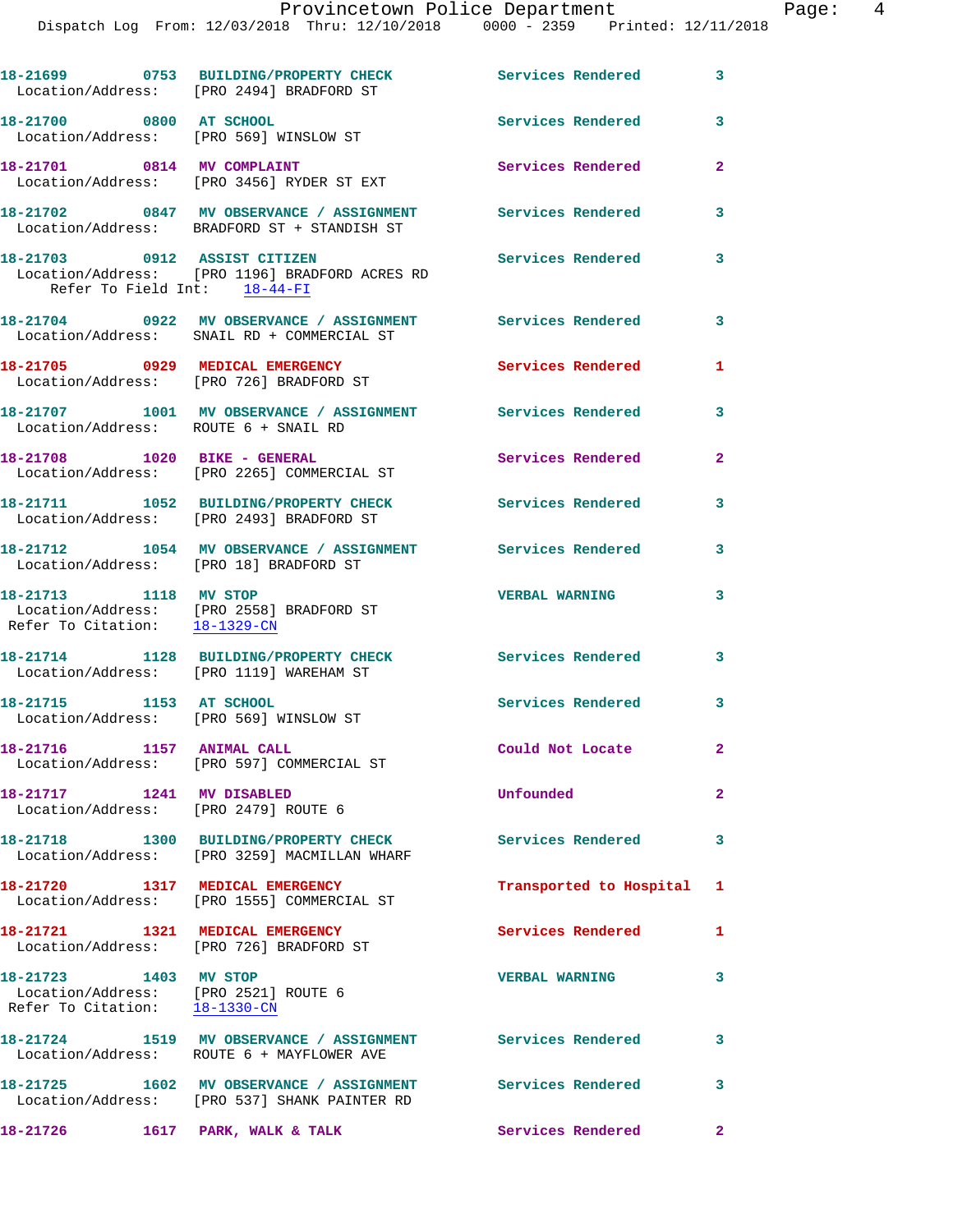|                                                                                                | Provincetown Police Department<br>Dispatch Log From: 12/03/2018 Thru: 12/10/2018 0000 - 2359 Printed: 12/11/2018   |                            | Pag            |
|------------------------------------------------------------------------------------------------|--------------------------------------------------------------------------------------------------------------------|----------------------------|----------------|
|                                                                                                | Location/Address: [PRO 37] BRADFORD ST                                                                             |                            |                |
|                                                                                                | 18-21727 1630 PARK, WALK & TALK STARE Services Rendered Location/Address: [PRO 105] COMMERCIAL ST                  |                            | $\mathbf{2}$   |
| 18-21728 1655 MV STOP<br>Location/Address: ROUTE 6<br>Refer To Citation: 18-1331-CN            |                                                                                                                    | <b>VERBAL WARNING</b>      | 3              |
|                                                                                                | 18-21729 1842 BUILDING/PROPERTY CHECK Services Rendered 3<br>Location/Address: [PRO 1119] WAREHAM ST               |                            |                |
|                                                                                                | 18-21730 1842 BUILDING/PROPERTY CHECK BLDG/PROP Checked/Secure 3<br>Location/Address: [PRO 1783] FRANKLIN ST       |                            |                |
|                                                                                                | 18-21731 1843 BUILDING/PROPERTY CHECK Services Rendered 3<br>Location/Address: [PRO 661] STANDISH ST               |                            |                |
| 18-21735 1953 ANIMAL CALL<br>Location/Address: BRADFORD ST                                     |                                                                                                                    | <b>GONE ON ARRIVAL</b>     | $\overline{a}$ |
|                                                                                                | 18-21733 1954 MV OBSERVANCE / ASSIGNMENT Services Rendered 3<br>Location/Address: HOWLAND ST + BRADFORD ST         |                            |                |
|                                                                                                | 18-21736 2008 ALARM - GENERAL<br>Location/Address: [PRO 595] BRADFORD ST                                           | BLDG/PROP Checked/Secure 1 |                |
|                                                                                                | 18-21737 2121 LOST PROPERTY<br>Location/Address: [PRO 3259] MACMILLAN WHARF                                        | Services Rendered 3        |                |
|                                                                                                | 18-21738 2356 BUILDING/PROPERTY CHECK Services Rendered<br>Location/Address: [PRO 3158] MEADOW RD                  |                            | 3              |
| For Date: $12/05/2018$ - Wednesday                                                             |                                                                                                                    |                            |                |
|                                                                                                | 18-21739 0006 MV OBSERVANCE / ASSIGNMENT Services Rendered<br>Location/Address: [PRO 521] ROUTE 6                  |                            | 3              |
|                                                                                                | 18-21740 0024 PARK, WALK & TALK<br>Location/Address: [PRO 3870] COMMERCIAL ST                                      | Services Rendered          | $\overline{a}$ |
|                                                                                                | 18-21741 0034 BUILDING/PROPERTY CHECK<br>Location/Address: [PRO 182] COMMERCIAL ST                                 | BLDG/PROP Checked/Secure 3 |                |
| 18-21742 0049 MV COMPLAINT<br>Location/Address: RAILROAD AVE<br>Refer To Field Int: $18-36-FI$ |                                                                                                                    | Services Rendered          | $\overline{a}$ |
|                                                                                                | 18-21743 0118 MV OBSERVANCE / ASSIGNMENT Services Rendered<br>Location/Address: BRADFORD ST + RYDER ST             |                            | 3              |
|                                                                                                | 18-21744 0232 BUILDING/PROPERTY CHECK BLDG/PROP Checked/Secure 3<br>Location/Address: [PRO 1778] SHANK PAINTER RD  |                            |                |
|                                                                                                | 18-21745 0236 BUILDING/PROPERTY CHECK BLDG/PROP Checked/Secure 3<br>Location/Address: [PRO 661] STANDISH ST        |                            |                |
|                                                                                                | 18-21746 0508 MV OBSERVANCE / ASSIGNMENT Services Rendered<br>Location/Address: ROUTE 6 + HOWLAND ST               |                            | 3              |
|                                                                                                | 18-21747   0513   BUILDING/PROPERTY CHECK   Services Rendered Location/Address: [PRO 3430] COMMERCIAL ST           |                            | 3              |
|                                                                                                | 18-21748 0554 MV OBSERVANCE / ASSIGNMENT Services Rendered<br>Location/Address: SHANK PAINTER RD + JEROME SMITH RD |                            | 3              |
| Location/Address: [PRO 2521] ROUTE 6                                                           | 18-21749 0704 MV OBSERVANCE / ASSIGNMENT Services Rendered                                                         |                            | 3              |
| 18-21750 0808 AT SCHOOL                                                                        |                                                                                                                    | Services Rendered          | $\mathbf{3}$   |

age: 5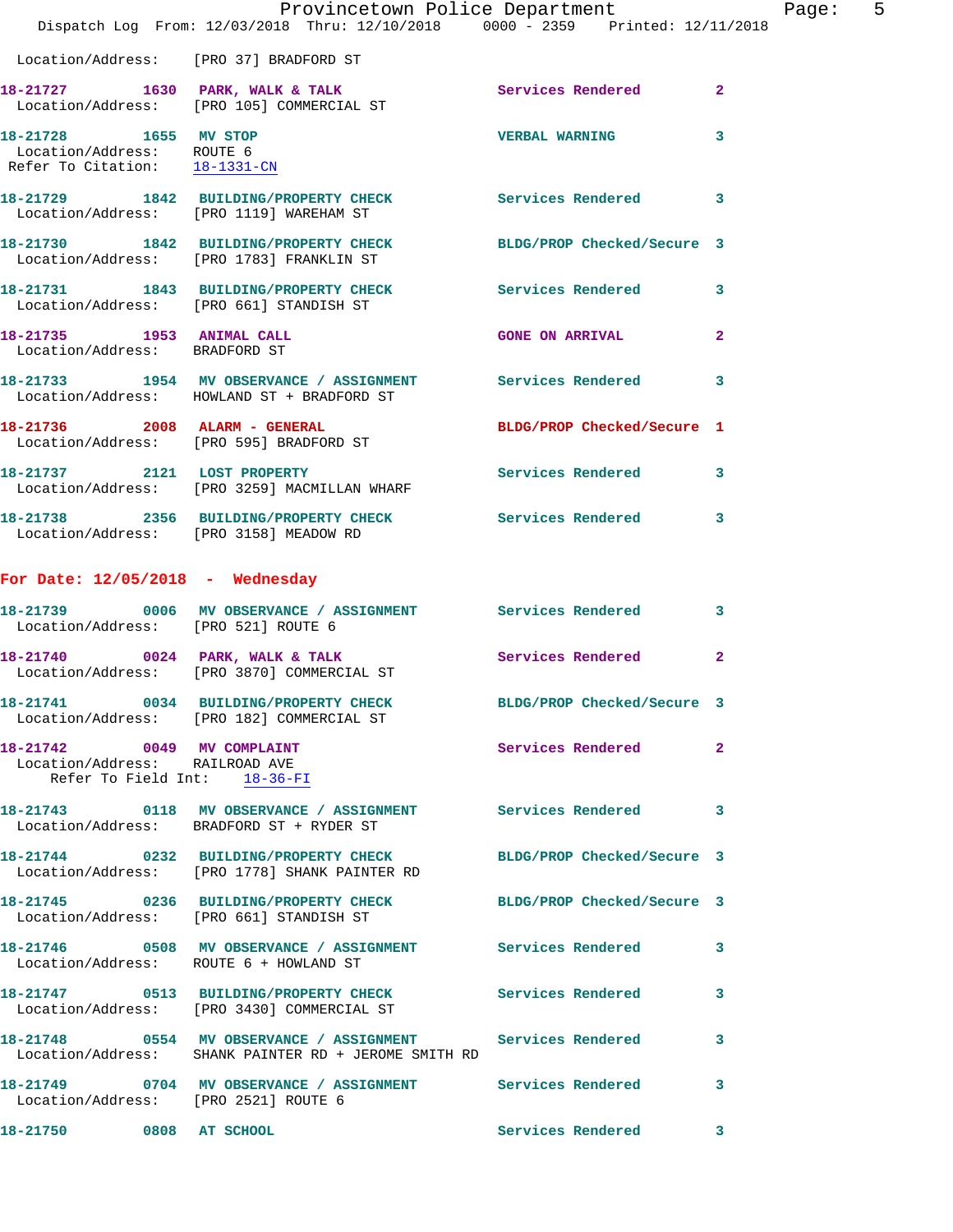|                                                                                                            | Provincetown Police Department<br>Dispatch Log From: 12/03/2018 Thru: 12/10/2018 0000 - 2359 Printed: 12/11/2018 |                            |                |
|------------------------------------------------------------------------------------------------------------|------------------------------------------------------------------------------------------------------------------|----------------------------|----------------|
| Location/Address: [PRO 569] WINSLOW ST                                                                     |                                                                                                                  |                            |                |
|                                                                                                            | 18-21751 0822 BUILDING/PROPERTY CHECK<br>Location/Address: [PRO 2494] BRADFORD ST                                | Services Rendered 3        |                |
|                                                                                                            | 18-21752 0842 BUILDING/PROPERTY CHECK BLDG/PROP Checked/Secure 3<br>Location/Address: [PRO 3317] CEMETERY RD     |                            |                |
| 18-21753 0847 MV STOP                                                                                      | Location/Address: [PRO 2548] HOWLAND ST<br>Refer To Citation: <u>18-1332-CN</u>                                  | <b>VERBAL WARNING</b>      | 3              |
|                                                                                                            | 18-21754 0904 MV OBSERVANCE / ASSIGNMENT Services Rendered<br>Location/Address: BRADFORD ST + STANDISH ST        |                            | 3              |
| 18-21755 0907 MV STOP<br>Location/Address: [PRO 521] ROUTE 6<br>Refer To Citation: 18-1333-CN              |                                                                                                                  | <b>VERBAL WARNING</b>      | 3              |
|                                                                                                            | 18-21756 0947 BUILDING/PROPERTY CHECK BLDG/PROP Checked/Secure 3<br>Location/Address: [PRO 3287] ROUTE 6         |                            |                |
| Location/Address: [PRO 1592] PEARL ST                                                                      | 18-21757 1004 QUARANTINE RELEASE                                                                                 | Services Rendered          | $\overline{2}$ |
| Location/Address: SNAIL RD + ROUTE 6                                                                       | 18-21758 1012 MV OBSERVANCE / ASSIGNMENT Services Rendered                                                       |                            | 3              |
|                                                                                                            | 18-21759 1021 PARK, WALK & TALK<br>Location/Address: [PRO 105] COMMERCIAL ST                                     | Services Rendered          | $\mathbf{2}$   |
| Location/Address: ROUTE 6                                                                                  | 18-21760 1034 MV OBSERVANCE / ASSIGNMENT Services Rendered                                                       |                            | 3              |
| 18-21761 1045 MV STOP<br>Location/Address: [PRO 521] ROUTE 6<br>Refer To Citation: $\frac{18-1334-CN}{\ }$ |                                                                                                                  | <b>VERBAL WARNING</b>      | 3              |
| 18-21762                                                                                                   | 1100 MV HIT & RUN<br>Location/Address: [PRO 285] COMMERCIAL ST                                                   | Services Rendered          | $\overline{2}$ |
| 18-21763 1105 MV STOP<br>Location/Address: [PRO 2513] ROUTE 6<br>Refer To Citation: T1244286               |                                                                                                                  | Citation / Warning Issue 3 |                |
| 18-21764 1112 MV STOP<br>Location/Address: [PRO 521] ROUTE 6<br>Refer To Citation: 18-1335-CN              |                                                                                                                  | <b>VERBAL WARNING</b>      | 3              |
| 18-21767 1152 PET PANTRY                                                                                   | Location/Address: [PRO 3296] SHANK PAINTER RD                                                                    | Services Rendered          | 3              |
| 18-21768 1234 PET PANTRY                                                                                   | Location/Address: [PRO 537] SHANK PAINTER RD                                                                     | Services Rendered          | 3              |
|                                                                                                            | 18-21769 1251 BUILDING/PROPERTY CHECK<br>Location/Address: [PRO 521] ROUTE 6                                     | Services Rendered          | 3              |
| 18-21770 1301 HAZARDS<br>Location/Address: MECHANIC ST                                                     |                                                                                                                  | Referred to Other Agency 2 |                |
| 18-21772 1357 MEDICAL EMERGENCY<br>Location/Address: SHIPS WAY RD                                          |                                                                                                                  | Transported to Hospital    | 1              |
| 18-21773 1411 TOYS FOR TOTS                                                                                | Location/Address: [PRO 3296] SHANK PAINTER RD                                                                    | <b>Services Rendered</b>   | 3              |
|                                                                                                            | 18-21775 1441 SERVICE CALL - POLICE<br>Location/Address: [PRO 542] SHANK PAINTER RD                              | <b>Services Rendered</b>   | 3              |
| 18-21777 1457 HAZARDS                                                                                      |                                                                                                                  | Unfounded                  | $\mathbf{2}$   |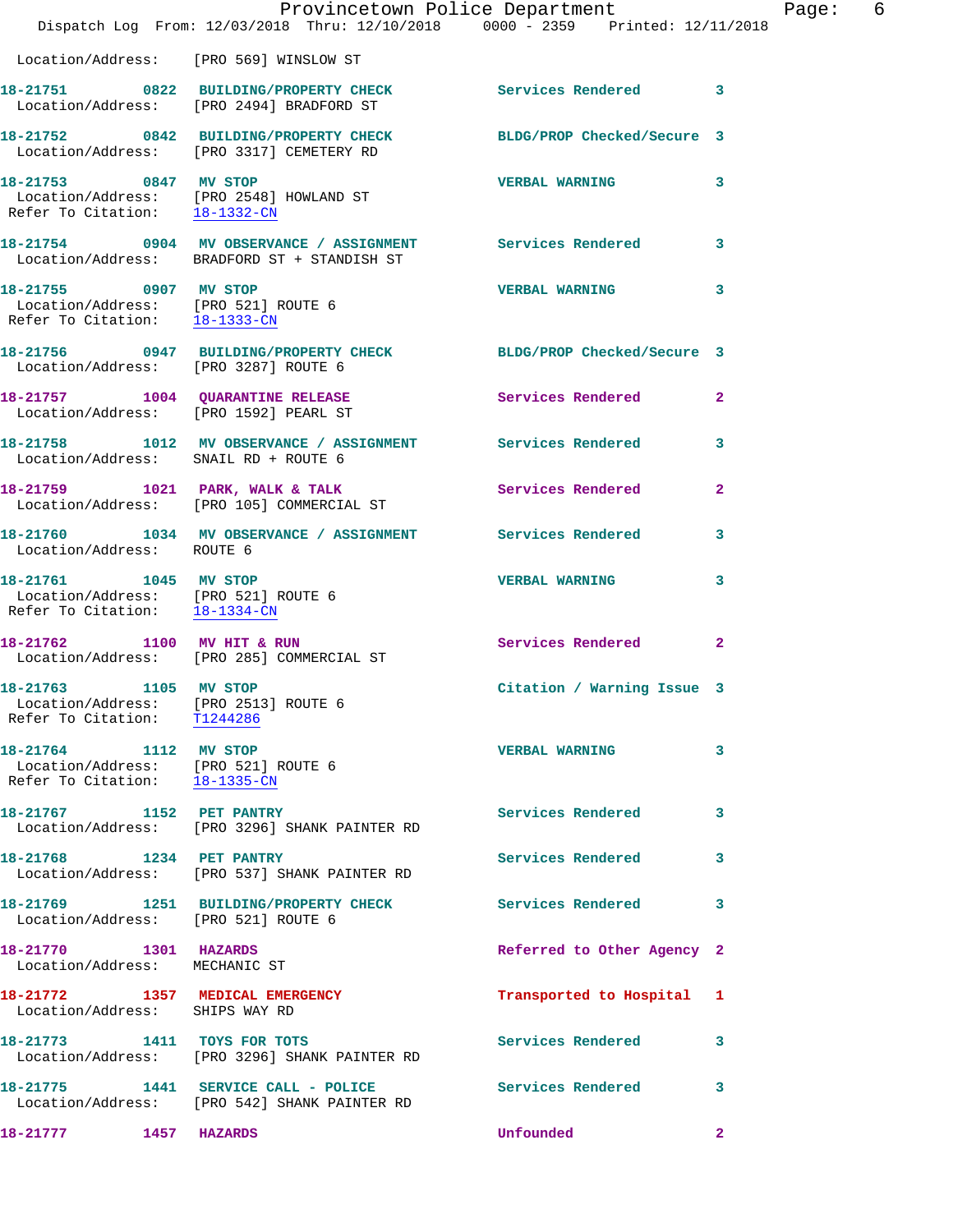|                                      | Provincetown Police Department<br>Dispatch Log From: 12/03/2018 Thru: 12/10/2018 0000 - 2359 Printed: 12/11/2018                    |                            |                |
|--------------------------------------|-------------------------------------------------------------------------------------------------------------------------------------|----------------------------|----------------|
|                                      | Location/Address: [PRO 366] COMMERCIAL ST                                                                                           |                            |                |
|                                      | 18-21778 1500 BY-LAW VIOLATION<br>Location/Address: [PRO 1896] WINSLOW ST                                                           | Extinguished               | $\mathbf{2}$   |
|                                      | 18-21779 1537 PARK, WALK & TALK<br>Location/Address: [PRO 105] COMMERCIAL ST                                                        | Services Rendered          | $\overline{2}$ |
|                                      | 18-21781 1724 BUILDING/PROPERTY CHECK<br>Location/Address: [PRO 182] COMMERCIAL ST                                                  | BLDG/PROP Checked/Secure 3 |                |
| 18-21782 1732 ANIMAL CALL            | Location/Address: [PRO 50] BRADFORD ST                                                                                              | Services Rendered          | $\mathbf{2}$   |
|                                      | 18-21784 1838 BUILDING/PROPERTY CHECK<br>Location/Address: [PRO 1783] FRANKLIN ST                                                   | BLDG/PROP Checked/Secure 3 |                |
|                                      | 18-21785 2021 BUILDING/PROPERTY CHECK<br>Location/Address: [PRO 105] COMMERCIAL ST                                                  | BLDG/PROP Checked/Secure 3 |                |
| 18-21786 2108 HAZARDS                | Location/Address: [PRO 542] SHANK PAINTER RD                                                                                        | Services Rendered          | $\mathbf{2}$   |
| Location/Address: [PRO 2521] ROUTE 6 | 18-21787 2305 MV COLLISION                                                                                                          | Referred to Other Agency 1 |                |
| 18-21788 2334 MV STOP                | $\begin{tabular}{ll} Location/Address: & BRADFORD ST + MILLER HILL RD \\ Refer To Citation: & \underline{18-1336-CN} \end{tabular}$ | <b>VERBAL WARNING</b>      | 3              |
|                                      | 18-21789 2353 BUILDING/PROPERTY CHECK BLDG/PROP Checked/Secure 3<br>Location/Address: [PRO 2483] COMMERCIAL ST                      |                            |                |
| For Date: $12/06/2018$ - Thursday    |                                                                                                                                     |                            |                |
|                                      | 18-21790 0007 BUILDING/PROPERTY CHECK BLDG/PROP Checked/Secure 3<br>Location/Address: [PRO 444] HIGH POLE HILL                      |                            |                |
|                                      | 18-21791 0019 MV OBSERVANCE / ASSIGNMENT Services Rendered<br>Location/Address: [PRO 595] BRADFORD ST                               |                            | 3              |
|                                      | 18-21792 0048 BUILDING/PROPERTY CHECK<br>Location/Address: [PRO 2540] RACE POINT RD                                                 | BLDG/PROP Checked/Secure 3 |                |
|                                      | 18-21793 0052 BUILDING/PROPERTY CHECK<br>Location/Address: [PRO 2499] RACE POINT RD                                                 | BLDG/PROP Checked/Secure 3 |                |
|                                      | 18-21794 0101 MV OBSERVANCE / ASSIGNMENT Services Rendered<br>Location/Address: [PRO 2489] BRADFORD ST                              |                            | 3              |
|                                      | 18-21795 0123 MV OBSERVANCE / ASSIGNMENT Services Rendered<br>Location/Address: [PRO 2512] JEROME SMITH RD                          |                            | 3              |
|                                      | 18-21796 0128 MV OBSERVANCE / ASSIGNMENT Services Rendered<br>Location/Address: [PRO 4136] BRADFORD ST                              |                            | 3              |
| Location/Address: [PRO 2513] ROUTE 6 | 18-21797 0217 MV OBSERVANCE / ASSIGNMENT Services Rendered 3                                                                        |                            |                |
|                                      | 18-21798 0245 ALARM - GENERAL<br>Location/Address: [PRO 329] COMMERCIAL ST                                                          | <b>False Alarm</b>         | 1              |
|                                      | 18-21799 0307 BUILDING/PROPERTY CHECK BLDG/PROP Checked/Secure 3<br>Location/Address: [PRO 1638] COMMERCIAL ST                      |                            |                |
| Refer To Field Int: 18-45-FI         | 18-21800 0421 MEDICAL EMERGENCY<br>Location/Address: [PRO 4041] BRADFORD ST                                                         | Services Rendered          | 1              |
|                                      | 18-21801 0442 BUILDING/PROPERTY CHECK BLDG/PROP Checked/Secure 3                                                                    |                            |                |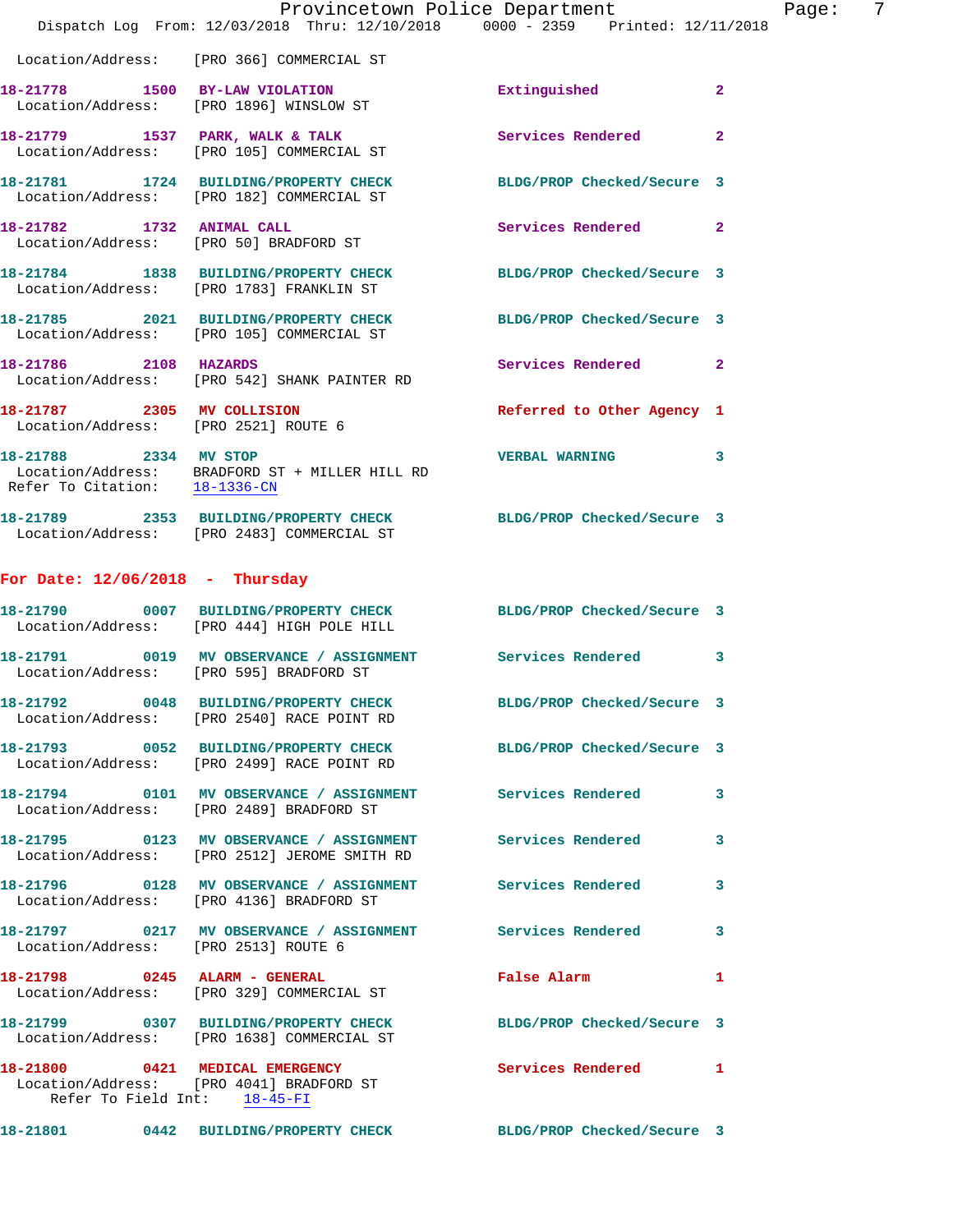|                                                                                                | Provincetown Police Department<br>Dispatch Log From: 12/03/2018 Thru: 12/10/2018 0000 - 2359 Printed: 12/11/2018 |                            |                |
|------------------------------------------------------------------------------------------------|------------------------------------------------------------------------------------------------------------------|----------------------------|----------------|
|                                                                                                | Location/Address: [PRO 3430] COMMERCIAL ST                                                                       |                            |                |
| 18-21802 0725 MV COMPLAINT                                                                     | Location/Address: [PRO 356] COMMERCIAL ST                                                                        | Services Rendered          | $\overline{2}$ |
| Location/Address: [PRO 571] ALDEN ST                                                           | 18-21803 0745 BUILDING/PROPERTY CHECK BLDG/PROP Checked/Secure 3                                                 |                            |                |
|                                                                                                | 18-21804 0803 MV COMPLAINT<br>Location/Address: [PRO 285] COMMERCIAL ST                                          | <b>Services Rendered</b>   | $\overline{a}$ |
| 18-21805 0811 AT SCHOOL<br>Location/Address: [PRO 569] WINSLOW ST                              |                                                                                                                  | <b>Services Rendered</b>   | 3              |
| 18-21807 0838 BIKE FOUND<br>Location/Address: [PRO 2521] ROUTE 6                               |                                                                                                                  | Services Rendered          | $\mathbf{2}$   |
| Location/Address: [PRO 453] KILEY CT                                                           | 18-21808 0844 SERVICE CALL - POLICE                                                                              | <b>Services Rendered</b>   | 3              |
|                                                                                                | 18-21809 0848 HARASSMENT / THREATS<br>Location/Address: [PRO 3227] OLD ANN PAGE WAY                              | Services Rendered          | $\mathbf{2}$   |
| Location/Address: [PRO 3287] ROUTE 6                                                           | 18-21810 0925 BUILDING/PROPERTY CHECK                                                                            | BLDG/PROP Checked/Secure 3 |                |
|                                                                                                | 18-21811 0937 MEDICAL EMERGENCY<br>Location/Address: [PRO 440] HARRY KEMP WAY                                    | Transported to Hospital 1  |                |
|                                                                                                | 18-21812 0940 MV OBSERVANCE / ASSIGNMENT<br>Location/Address: STANDISH ST + BRADFORD ST                          | Services Rendered          | 3              |
| 18-21813 1100 ASSIST CITIZEN                                                                   | Location/Address: [PRO 3317] CEMETERY RD                                                                         | Services Rendered          | 3              |
|                                                                                                | 18-21814 1121 PARK, WALK & TALK<br>Location/Address: [PRO 537] SHANK PAINTER RD                                  | Services Rendered          | $\overline{a}$ |
| 18-21815 1130 911 - GENERAL<br>Refer To Field Int: 18-40-FI                                    | Location/Address: [PRO 1119] WAREHAM ST                                                                          | <b>Services Rendered</b>   | 1              |
|                                                                                                | 18-21816 1224 HARASSMENT / THREATS<br>Location/Address: [PRO 2088] COMMERCIAL ST                                 | Services Rendered          | 2              |
| 18-21817 1250 PET PANTRY                                                                       | Location/Address: [PRO 3296] SHANK PAINTER RD                                                                    | Services Rendered          | 3              |
|                                                                                                | 18-21818 1316 MEDICAL EMERGENCY<br>Location/Address: [PRO 1696] BAYBERRY AVE                                     | Services Rendered          | 1              |
|                                                                                                | 18-21820 1347 PARK, WALK & TALK<br>Location/Address: [PRO 1633] COMMERCIAL ST                                    | <b>Services Rendered</b>   | $\mathbf{2}$   |
| 18-21821 1505 MV COMPLAINT                                                                     | Location/Address: [PRO 1980] CARVER ST                                                                           | <b>GONE ON ARRIVAL</b>     | $\mathbf{2}$   |
| Location/Address: ROUTE 6 + SNAIL RD                                                           | 18-21823 1617 MV OBSERVANCE / ASSIGNMENT Services Rendered                                                       |                            | 3              |
| 18-21824 1639 MV STOP<br>Location/Address: [PRO 2479] ROUTE 6<br>Refer To Citation: 18-1337-CN |                                                                                                                  | <b>VERBAL WARNING</b>      | 3              |
|                                                                                                | 18-21825 1706 FOLLOW UP<br>Location/Address: [PRO 519] RACE POINT RD                                             | Services Rendered          | 2              |
|                                                                                                | 18-21826 1803 BUILDING/PROPERTY CHECK Services Rendered<br>Location/Address: [PRO 3259] MACMILLAN WHARF          |                            | 3              |
| 18-21828 1822 MV DISABLED                                                                      |                                                                                                                  | SPOKEN TO                  | $\mathbf{2}$   |

Page: 8<br>18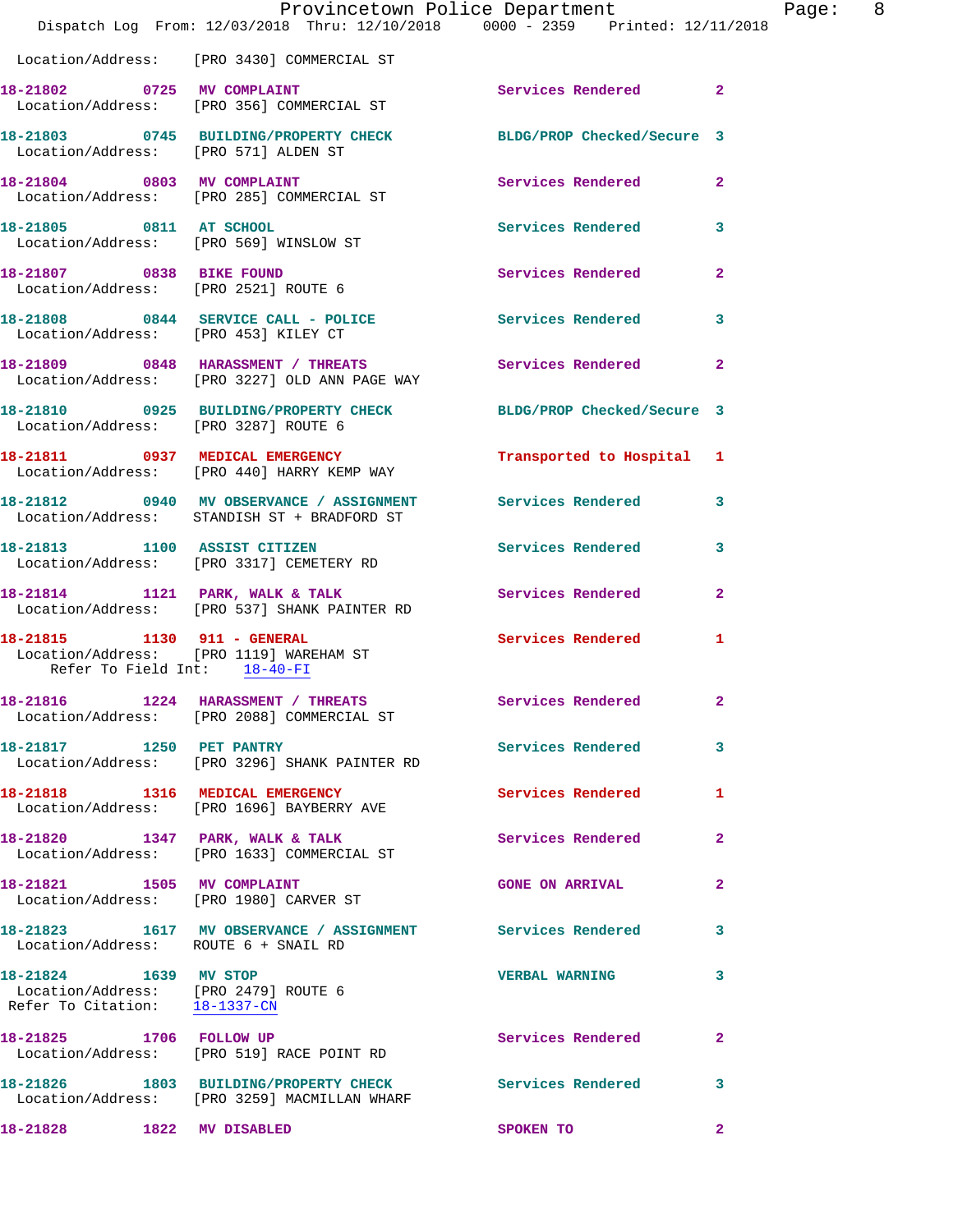|                                      | Provincetown Police Department<br>Dispatch Log From: 12/03/2018 Thru: 12/10/2018 0000 - 2359 Printed: 12/11/2018 |                                         | Page: 9      |
|--------------------------------------|------------------------------------------------------------------------------------------------------------------|-----------------------------------------|--------------|
| Location/Address: [PRO 2513] ROUTE 6 |                                                                                                                  |                                         |              |
| Location/Address: [PRO 2] ALDEN ST   | 18-21829 1829 MEDICAL EMERGENCY                                                                                  | Transported to Hospital 1               |              |
|                                      | 18-21831 2019 FOLLOW UP<br>Location/Address: [PRO 1119] WAREHAM ST                                               | SPOKEN TO DESCRIPTION OF REAL PROPERTY. | $\mathbf{2}$ |
|                                      |                                                                                                                  | Peace Restored and the Peace Restored   | $\mathbf{1}$ |
|                                      | 18-21834 2155 SUSPICIOUS ACTIVITY Services Rendered 2<br>Location/Address: [PRO 444] HIGH POLE HILL              |                                         |              |
| For Date: $12/07/2018$ - Friday      |                                                                                                                  |                                         |              |
|                                      | 18-21835 0039 BUILDING/PROPERTY CHECK BLDG/PROP Checked/Secure 3<br>Location/Address: [PRO 2543] MACMILLAN WHARF |                                         |              |
|                                      | 18-21836 0040 BUILDING/PROPERTY CHECK BLDG/PROP Checked/Secure 3<br>Location/Address: [PRO 3430] COMMERCIAL ST   |                                         |              |
|                                      | 18-21837 0042 MV OBSERVANCE / ASSIGNMENT<br>Location/Address: HOWLAND ST + BRADFORD ST                           | No Action Required 3                    |              |
|                                      | 18-21839 0049 BAR CHECK<br>Location/Address: [PRO 3443] COMMERCIAL ST                                            | No Action Required 2                    |              |
|                                      | 18-21840 0135 BUILDING/PROPERTY CHECK<br>Location/Address: [PRO 2977] COMMERCIAL ST                              | BLDG/PROP Checked/Secure 3              |              |
| Location/Address: WAREHAM ST         | 18-21841 0218 BUILDING/PROPERTY CHECK BLDG/PROP Checked/Secure 3                                                 |                                         |              |
|                                      | 18-21842 0229 BUILDING/PROPERTY CHECK<br>Location/Address: [PRO 2499] RACE POINT RD                              | BLDG/PROP Checked/Secure 3              |              |
|                                      | 18-21843 0357 MEDICAL EMERGENCY<br>Location/Address: BRADFORD ST + ALDEN ST                                      | Transported to Hospital 1               |              |
| 18-21845 0505 FOLLOW UP              | Location/Address: [PRO 1953] COMMERCIAL ST                                                                       | No Action Required                      | $\mathbf{2}$ |
|                                      | 18-21846 0601 MEDICAL EMERGENCY<br>Location/Address: [PRO 1018] DEWEY AVE                                        | Transported to Hospital 1               |              |
| Location/Address: [PRO 571] ALDEN ST | 18-21848 0807 BUILDING/PROPERTY CHECK BLDG/PROP Checked/Secure 3                                                 |                                         |              |
|                                      | 18-21849 0828 SERVICE CALL - POLICE<br>Location/Address: [PRO 569] WINSLOW ST                                    | Services Rendered 3                     |              |
|                                      | 18-21850 0842 MEDICAL EMERGENCY<br>Location/Address: [PRO 440] HARRY KEMP WAY                                    | Transported to Hospital 1               |              |
| Location/Address: [PRO 3287] ROUTE 6 | 18-21851 0844 BUILDING/PROPERTY CHECK BLDG/PROP Checked/Secure 3                                                 |                                         |              |
|                                      | 18-21855 0943 MV DISABLED<br>Location/Address: [PRO 1279] ATLANTIC AVE                                           | Services Rendered 2                     |              |
|                                      | 18-21856 1002 BUILDING/PROPERTY CHECK BLDG/PROP Checked/Secure 3<br>Location/Address: [PRO 2898] JEROME SMITH RD |                                         |              |
|                                      | 18-21857 1010 BUILDING/PROPERTY CHECK BLDG/PROP Checked/Secure 3<br>Location/Address: [PRO 179] STABLE PATH      |                                         |              |
|                                      | 18-21858 1019 PARK, WALK & TALK 1997 Services Rendered 2<br>Location/Address: [PRO 105] COMMERCIAL ST            |                                         |              |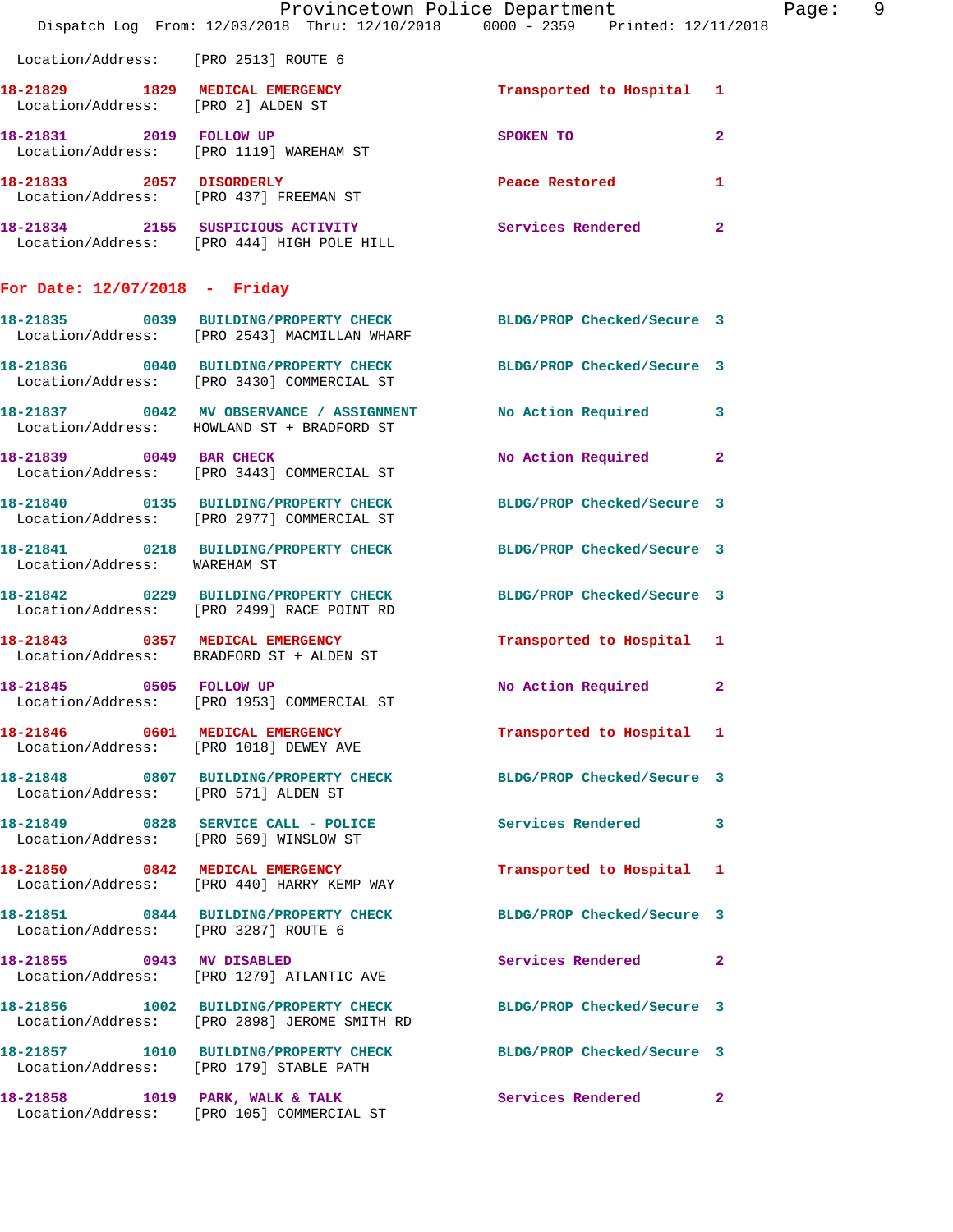|       |  |              | Provincetown Police Department                     |                                 |  | Page: $10$ |  |
|-------|--|--------------|----------------------------------------------------|---------------------------------|--|------------|--|
|       |  |              | Dispatch Log From: $12/03/2018$ Thru: $12/10/2018$ | 0000 - 2359 Printed: 12/11/2018 |  |            |  |
| 21859 |  | 1126 MV STOP |                                                    | <b>VERBAL WARNING</b>           |  |            |  |

| 18-21859 1126 MV STOP<br>Location/Address: [PRO 521] ROUTE 6<br>Refer To Citation: 18-1338-CN                        |                                                                                                          | <b>VERBAL WARNING</b>      | 3              |
|----------------------------------------------------------------------------------------------------------------------|----------------------------------------------------------------------------------------------------------|----------------------------|----------------|
| 18-21860 1149 MV STOP<br>Location/Address: ROUTE 6 + CONWELL ST<br>Refer To Citation: $\frac{18-1339-\text{CN}}{28}$ |                                                                                                          | <b>VERBAL WARNING</b>      | 3              |
|                                                                                                                      | 18-21861 1248 PARK, WALK & TALK<br>Location/Address: [PRO 537] SHANK PAINTER RD                          | Services Rendered          | $\overline{2}$ |
| 18-21862 1301 MV STOP<br>Refer To Citation: 18-1340-CN                                                               | Location/Address: [PRO 3296] SHANK PAINTER RD                                                            | <b>VERBAL WARNING</b>      | 3              |
|                                                                                                                      | 18-21864 1358 SUSPICIOUS ACTIVITY<br>Location/Address: [PRO 3191] COMMERCIAL ST                          | SPOKEN TO                  | $\overline{2}$ |
| Location/Address: [PRO 569] WINSLOW ST                                                                               | 18-21865 1454 SERVICE CALL - POLICE                                                                      | <b>Services Rendered</b>   | 3              |
| 18-21866 1502 GENERAL INFO                                                                                           | Location/Address: [PRO 542] SHANK PAINTER RD                                                             | No Action Required         | 3              |
|                                                                                                                      | 18-21867 1614 BUILDING/PROPERTY CHECK<br>Location/Address: [PRO 1119] WAREHAM ST                         | BLDG/PROP Checked/Secure 3 |                |
| Location/Address: [PRO 2521] ROUTE 6                                                                                 | 18-21868 1644 MV OBSERVANCE / ASSIGNMENT Services Rendered 3                                             |                            |                |
|                                                                                                                      | 18-21869 1700 BUILDING/PROPERTY CHECK<br>Location/Address: [PRO 3259] MACMILLAN WHARF                    | BLDG/PROP Checked/Secure 3 |                |
| 18-21870 1701 MV STOP<br>Location/Address: [PRO 2513] ROUTE 6<br>Refer To Citation: 18-1341-CN                       |                                                                                                          | <b>VERBAL WARNING</b>      | 3              |
|                                                                                                                      | 18-21871 1710 MV OBSERVANCE / ASSIGNMENT<br>Location/Address: [PRO 530] SHANK PAINTER RD                 | <b>Services Rendered</b>   | 3              |
| 18-21872 1801 FOLLOW UP                                                                                              | Location/Address: [PRO 2489] BRADFORD ST                                                                 | SPOKEN TO                  | $\overline{2}$ |
|                                                                                                                      | 18-21873 1920 MV OBSERVANCE / ASSIGNMENT Services Rendered<br>Location/Address: HOWLAND ST + BRADFORD ST |                            | 3              |
| 18-21874 1943 MV STOP                                                                                                | Location/Address: BRADFORD ST + CONWAY ST<br>Refer To Citation: $18-1342-CN$                             | <b>VERBAL WARNING</b>      | 3              |
|                                                                                                                      | 18-21875 2006 BUILDING/PROPERTY CHECK<br>Location/Address: [PRO 595] BRADFORD ST                         | Services Rendered          | 3              |
| Location/Address: [PRO 2520] PRINCE ST                                                                               | 18-21877 2048 BUILDING/PROPERTY CHECK                                                                    | <b>Services Rendered</b>   | 3              |
|                                                                                                                      | 18-21878 2053 PARK, WALK & TALK<br>Location/Address: [PRO 2222] COMMERCIAL ST                            | Services Rendered          | $\overline{a}$ |
| 18-21879 2059 BAR CHECK                                                                                              | Location/Address: [PRO 399] COMMERCIAL ST                                                                | Services Rendered          | $\overline{2}$ |
| 18-21880 2101 BAR CHECK                                                                                              | Location/Address: [PRO 272] COMMERCIAL ST                                                                | Services Rendered          | $\overline{2}$ |
| 18-21881 2108 BAR CHECK                                                                                              | Location/Address: [PRO 3443] COMMERCIAL ST                                                               | Services Rendered          | $\mathbf{2}$   |
|                                                                                                                      |                                                                                                          | BLDG/PROP Checked/Secure 3 |                |

Location/Address: [PRO 1638] COMMERCIAL ST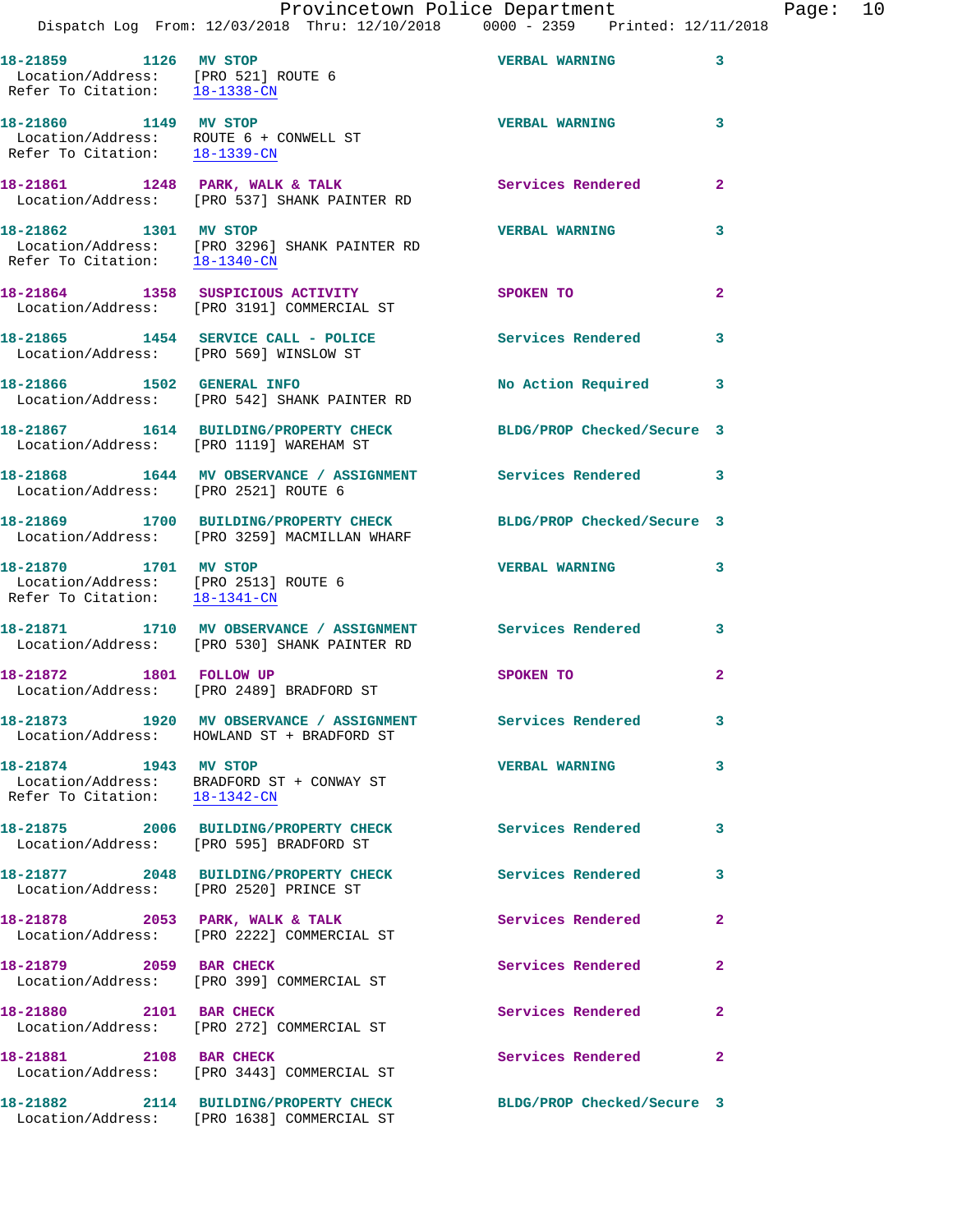|                                        | Dispatch Log From: 12/03/2018 Thru: 12/10/2018 0000 - 2359 Printed: 12/11/2018                                  | Provincetown Police Department | Page: 11     |  |
|----------------------------------------|-----------------------------------------------------------------------------------------------------------------|--------------------------------|--------------|--|
| 18-21884 2118 ANIMAL CALL              | Location/Address: [PRO 269] COMMERCIAL ST                                                                       | SPOKEN TO                      | $\mathbf{2}$ |  |
|                                        | 18-21883 2119 MV OBSERVANCE / ASSIGNMENT Services Rendered<br>Location/Address: BRADFORD ST + HOWLAND ST        |                                | 3            |  |
|                                        | 18-21887 2155 911 - GENERAL<br>Location/Address: [PRO 542] SHANK PAINTER RD                                     | Services Rendered              | 1            |  |
| 18-21888 2330 FOLLOW UP                | Location/Address: [PRO 3036] COMMERCIAL ST                                                                      | No Action Required             | $\mathbf{2}$ |  |
|                                        | 18-21889 2337 FOLLOW UP<br>Location/Address: [PRO 1220] HARRY KEMP WAY                                          | No Action Required             | $\mathbf{2}$ |  |
| Location/Address: [PRO 37] BRADFORD ST | 18-21890 2343 MV OBSERVANCE / ASSIGNMENT Services Rendered                                                      |                                | 3            |  |
| For Date: $12/08/2018$ - Saturday      |                                                                                                                 |                                |              |  |
|                                        | 18-21891 0008 BUILDING/PROPERTY CHECK BLDG/PROP Checked/Secure 3<br>Location/Address: [PRO 526] RYDER ST EXT    |                                |              |  |
|                                        | 18-21892 0015 PARK, WALK & TALK<br>Location/Address: [PRO 175] COMMERCIAL ST                                    | Services Rendered              | $\mathbf{2}$ |  |
|                                        | 18-21893 0018 BAR CHECK<br>Location/Address: [PRO 484] MASONIC PL                                               | No Action Required             | $\mathbf{2}$ |  |
|                                        | 18-21895 0036 MV OBSERVANCE / ASSIGNMENT Services Rendered<br>Location/Address: [PRO 2898] JEROME SMITH RD      |                                | 3            |  |
|                                        | 18-21896 0042 BAR CHECK<br>Location/Address: [PRO 3443] COMMERCIAL ST                                           | No Action Required             | $\mathbf{2}$ |  |
| 18-21897 0050 BAR CHECK                | Location/Address: [PRO 272] COMMERCIAL ST                                                                       | No Action Required             | $\mathbf{2}$ |  |
|                                        | 18-21898 0055 BUILDING/PROPERTY CHECK BLDG/PROP Checked/Secure 3<br>Location/Address: [PRO 1638] COMMERCIAL ST  |                                |              |  |
|                                        | 18-21899 0058 MV OBSERVANCE / ASSIGNMENT<br>Location/Address: [PRO 3947] BRADFORD ST                            | Services Rendered 3            |              |  |
|                                        | 18-21900 0140 BUILDING/PROPERTY CHECK BLDG/PROP Checked/Secure 3<br>Location/Address: [PRO 547] COMMERCIAL ST   |                                |              |  |
|                                        | 18-21901 0148 BUILDING/PROPERTY CHECK<br>Location/Address: [PRO 3430] COMMERCIAL ST                             | BLDG/PROP Checked/Secure 3     |              |  |
|                                        | 18-21902 0159 BUILDING/PROPERTY CHECK<br>Location/Address: [PRO 2490] PROVINCELANDS RD                          | BLDG/PROP Checked/Secure 3     |              |  |
|                                        | 18-21903 0200 BUILDING/PROPERTY CHECK<br>Location/Address: [PRO 440] HARRY KEMP WAY                             | BLDG/PROP Checked/Secure 3     |              |  |
|                                        | 18-21904 0229 MV OBSERVANCE / ASSIGNMENT Services Rendered<br>Location/Address: [PRO 2512] JEROME SMITH RD      |                                | 3            |  |
|                                        | 18-21905 0239 DISTURBANCE - FIGHT / ARGUMENT Could Not Locate<br>Location/Address: SHANK PAINTER RD + BROWNE ST |                                | 1            |  |
|                                        | 18-21906 0300 BUILDING/PROPERTY CHECK<br>Location/Address: [PRO 1783] FRANKLIN ST                               | BLDG/PROP Checked/Secure 3     |              |  |
|                                        | 18-21907 0346 BUILDING/PROPERTY CHECK<br>Location/Address: [PRO 3259] MACMILLAN WHARF                           | Services Rendered              | 3            |  |
|                                        | 18-21908 0509 BUILDING/PROPERTY CHECK BLDG/PROP Checked/Secure 3<br>Location/Address: [PRO 447] JEROME SMITH RD |                                |              |  |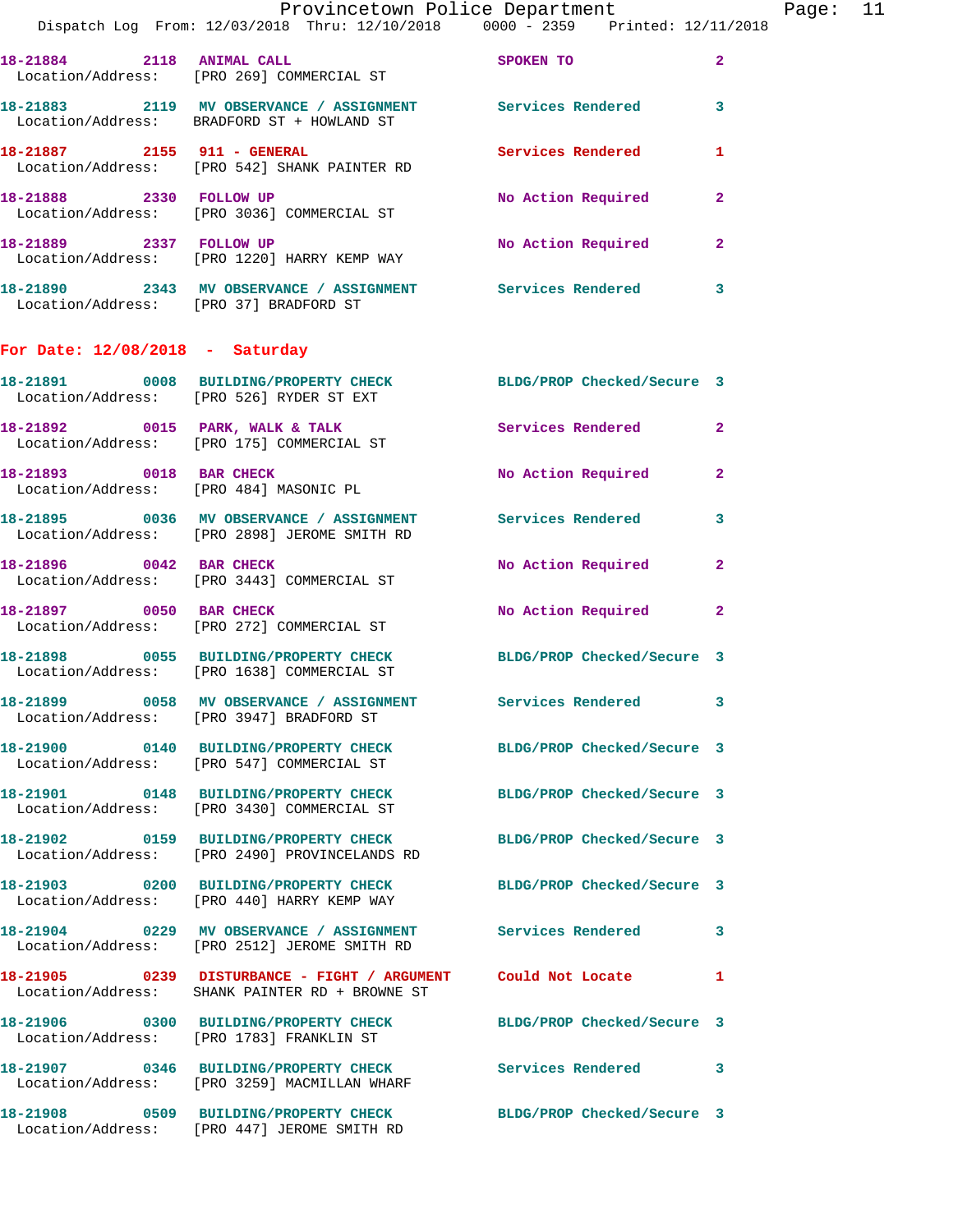| Location/Address: SNAIL RD + ROUTE 6                               | 18-21909 0521 MV OBSERVANCE / ASSIGNMENT Services Rendered 3                                              |                                    |                         |
|--------------------------------------------------------------------|-----------------------------------------------------------------------------------------------------------|------------------------------------|-------------------------|
|                                                                    | 18-21910 0546 BUILDING/PROPERTY CHECK<br>Location/Address: [PRO 2540] RACE POINT RD                       | BLDG/PROP Checked/Secure 3         |                         |
|                                                                    | 18-21911 0551 BUILDING/PROPERTY CHECK<br>Location/Address: [PRO 2499] RACE POINT RD                       | BLDG/PROP Checked/Secure 3         |                         |
|                                                                    | 18-21912 0613 BUILDING/PROPERTY CHECK<br>Location/Address: [PRO 99] COMMERCIAL ST                         | BLDG/PROP Checked/Secure 3         |                         |
|                                                                    | 18-21913 0732 BUILDING/PROPERTY CHECK<br>Location/Address: [PRO 3430] COMMERCIAL ST                       | Services Rendered                  | 3                       |
|                                                                    | 18-21914 0811 BUILDING/PROPERTY CHECK<br>Location/Address: [PRO 2977] COMMERCIAL ST                       | <b>Services Rendered</b>           | 3                       |
| 18-21915 0818 ANIMAL CALL                                          | Location/Address: [PRO 3296] SHANK PAINTER RD                                                             | <b>Services Rendered</b>           | $\mathbf{2}$            |
|                                                                    | 18-21918 0834 BUILDING/PROPERTY CHECK<br>Location/Address: [PRO 2540] RACE POINT RD                       | Services Rendered                  | 3                       |
| 18-21916 0836 ALARM - GENERAL                                      | Location/Address: [PRO 1780] JOHNSON ST                                                                   | No Action Required                 | 1                       |
|                                                                    | 18-21919 0851 BUILDING/PROPERTY CHECK<br>Location/Address: [PRO 3259] MACMILLAN WHARF                     | Services Rendered                  | 3                       |
|                                                                    | 18-21920 0912 BUILDING/PROPERTY CHECK<br>Location/Address: [PRO 2483] COMMERCIAL ST                       | Services Rendered                  | 3                       |
| Location/Address:                                                  | 18-21921 0918 MV OBSERVANCE / ASSIGNMENT<br>BRADFORD ST + STANDISH ST                                     | <b>Services Rendered</b>           | 3                       |
|                                                                    | 18-21922 0925 BUILDING/PROPERTY CHECK<br>Location/Address: [PRO 2500] COMMERCIAL ST                       | BLDG/PROP Checked/Secure 3         |                         |
| 18-21923 0939 MV STOP                                              | Location/Address: [PRO 1158] WINSLOW ST<br>Refer To Citation: 18-1343-CN                                  | <b>VERBAL WARNING</b>              | 3                       |
| 18-21924                                                           | 0958 MEDICAL EMERGENCY<br>Location/Address: [PRO 1224] COMMERCIAL ST                                      | Transported to Hospital 1          |                         |
|                                                                    | 18-21926 1008 SERVICE CALL - POLICE<br>Location/Address: [PRO 3296] SHANK PAINTER RD                      | Services Rendered                  | $\overline{\mathbf{3}}$ |
|                                                                    | 18-21927 1023 BUILDING/PROPERTY CHECK Services Rendered 3<br>Location/Address: [PRO 3259] MACMILLAN WHARF |                                    |                         |
|                                                                    | 18-21929 1031 PARK, WALK & TALK<br>Location/Address: [PRO 3296] SHANK PAINTER RD                          | Services Rendered                  | $\overline{2}$          |
| 18-21931 1133 MV STOP<br>Refer To Citation: $\frac{18-1344-CN}{2}$ | Location/Address: [PRO 3017] HARRY KEMP WAY                                                               | <b>VERBAL WARNING</b>              | 3                       |
|                                                                    | 18-21932 1222 MV COMPLAINT<br>Location/Address: [PRO 595] BRADFORD ST                                     | Services Rendered                  | $\mathbf{2}$            |
| 18-21933 1418 MV STOP                                              | Location/Address: [PRO 539] SHANK PAINTER RD<br>Refer To Citation: $18-1345$ -CN                          | <b>VERBAL WARNING</b>              | 3                       |
| 18-21934 1520 ANIMAL CALL                                          | Location/Address: [PRO 1309] CEMETERY RD                                                                  | Services Rendered 2                |                         |
| 18-21935   1541   MEDICAL EMERGENCY                                |                                                                                                           | <b>PATIENT REFUSAL</b><br>$\sim$ 1 |                         |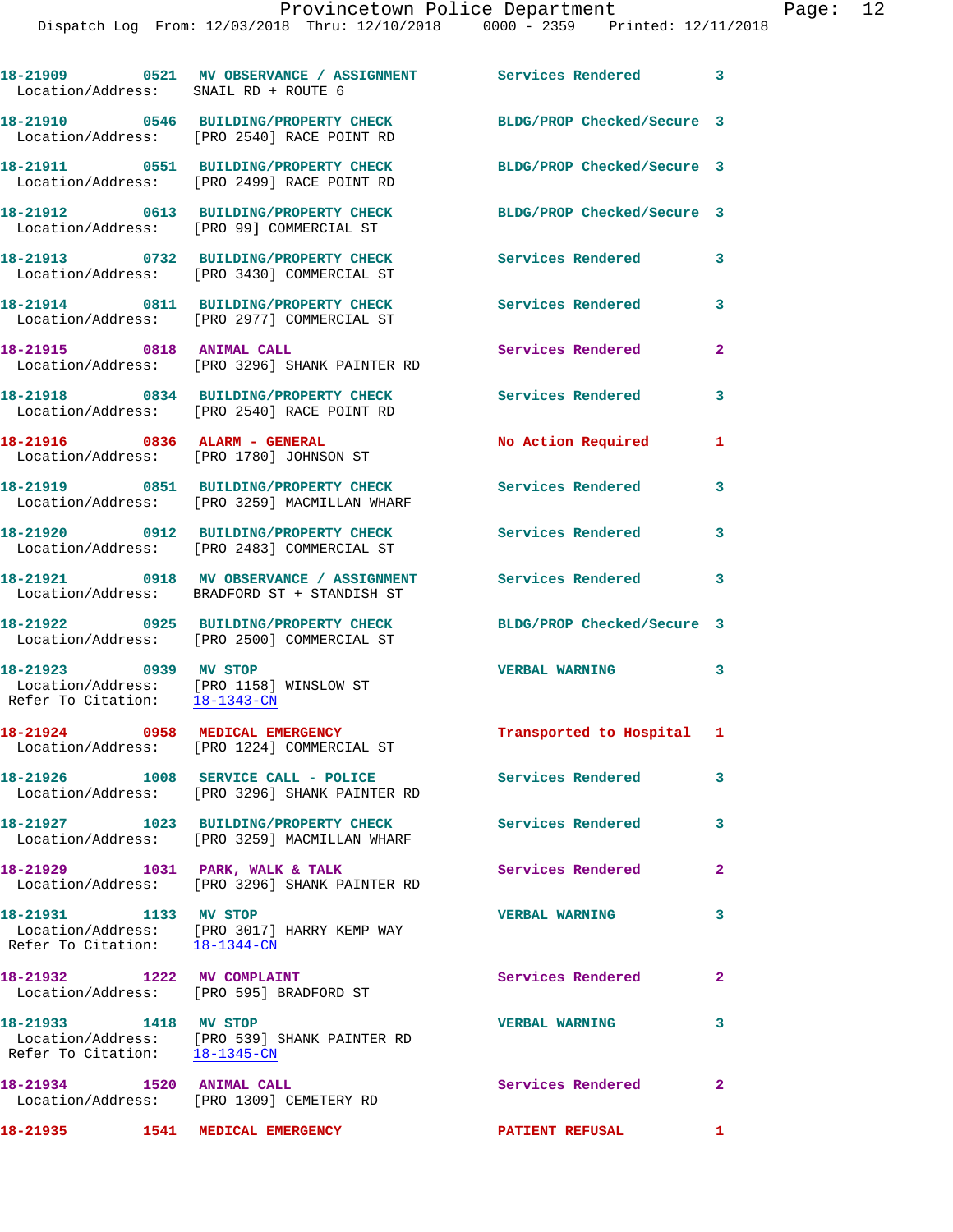|                               | Provincetown Police Department<br>Dispatch Log From: 12/03/2018 Thru: 12/10/2018 0000 - 2359 Printed: 12/11/2018      |                            |                |
|-------------------------------|-----------------------------------------------------------------------------------------------------------------------|----------------------------|----------------|
|                               | Location/Address: [PRO 1507] BRADFORD ST                                                                              |                            |                |
|                               | 18-21936 1732 MEDICAL EMERGENCY<br>Location/Address: [PRO 442] HARRY KEMP WAY                                         | Transported to Hospital 1  |                |
|                               | 18-21938 1827 PARK, WALK & TALK<br>Location/Address: [PRO 105] COMMERCIAL ST                                          | <b>Services Rendered</b>   | $\overline{a}$ |
|                               | 18-21939 1933 MV OBSERVANCE / ASSIGNMENT<br>Location/Address: BRADFORD ST + HOWLAND ST                                | No Action Required         | 3              |
| 18-21940 1940 MV STOP         | Location/Address: [PRO 58] BRADFORD ST<br>Refer To Citation: $\frac{18-1346-CN}{18-136C}$                             | <b>VERBAL WARNING</b>      | 3              |
| 18-21941 2006 MV STOP         | $\texttt{Location/Address:} \texttt{BRADFORD ST + THISTLEMORE RD} \\ \texttt{Refer To citation:} \texttt{18-1347-CN}$ | <b>VERBAL WARNING</b>      | 3              |
|                               | 18-21942 2019 BUILDING/PROPERTY CHECK<br>Location/Address: [PRO 3259] MACMILLAN WHARF                                 | Services Rendered          | 3              |
|                               | 18-21945 2110 SUSPICIOUS ACTIVITY<br>Location/Address: [PRO 94] BRADFORD ST                                           | BLDG/PROP Checked/Secure 2 |                |
|                               | 18-21946 2128 MEDICAL EMERGENCY<br>Location/Address: [PRO 699] AUNT SUKEYS WAY                                        | Transported to Hospital 1  |                |
|                               | 18-21948 2325 BUILDING/PROPERTY CHECK<br>Location/Address: [PRO 2483] COMMERCIAL ST                                   | BLDG/PROP Checked/Secure 3 |                |
|                               | 18-21949 2327 BUILDING/PROPERTY CHECK<br>Location/Address: [PRO 2483] COMMERCIAL ST                                   | BLDG/PROP Checked/Secure 3 |                |
|                               | 18-21950 2329 BUILDING/PROPERTY CHECK<br>Location/Address: [PRO 1780] JOHNSON ST                                      | BLDG/PROP Checked/Secure 3 |                |
|                               | 18-21951 2341 MV OBSERVANCE / ASSIGNMENT Services Rendered<br>Location/Address: [PRO 94] BRADFORD ST                  |                            | 3              |
|                               | 18-21952 2347 BUILDING/PROPERTY CHECK<br>Location/Address: [PRO 2977] COMMERCIAL ST                                   | BLDG/PROP Checked/Secure 3 |                |
| For Date: 12/09/2018 - Sunday |                                                                                                                       |                            |                |
|                               | 18-21953 0001 BUILDING/PROPERTY CHECK BLDG/PROP Checked/Secure 3<br>Location/Address: [PRO 2499] RACE POINT RD        |                            |                |
|                               | 18-21954 0009 BUILDING/PROPERTY CHECK BLDG/PROP Checked/Secure 3<br>Location/Address: [PRO 547] COMMERCIAL ST         |                            |                |
|                               | 18-21955 0025 BUILDING/PROPERTY CHECK BLDG/PROP Checked/Secure 3<br>Location/Address: [PRO 2206] PILGRIMS LANDING     |                            |                |
|                               | 18-21956 0036 MV OBSERVANCE / ASSIGNMENT Services Rendered<br>Location/Address: [PRO 2489] BRADFORD ST                |                            | 3              |
|                               | 18-21957 0050 BUILDING/PROPERTY CHECK BLDG/PROP Checked/Secure 3<br>Location/Address: [PRO 379] COMMERCIAL ST         |                            |                |
|                               | 18-21958 0109 MV OBSERVANCE / ASSIGNMENT Services Rendered<br>Location/Address: SHANK PAINTER RD + JEROME SMITH RD    |                            | 3              |
|                               | 18-21959 0116 MV OBSERVANCE / ASSIGNMENT Services Rendered<br>Location/Address: [PRO 2513] ROUTE 6                    |                            | 3              |
|                               | 18-21960 0149 BUILDING/PROPERTY CHECK BLDG/PROP Checked/Secure 3<br>Location/Address: [PRO 530] SHANK PAINTER RD      |                            |                |
|                               | 18-21961 0220 BUILDING/PROPERTY CHECK BLDG/PROP Checked/Secure 3                                                      |                            |                |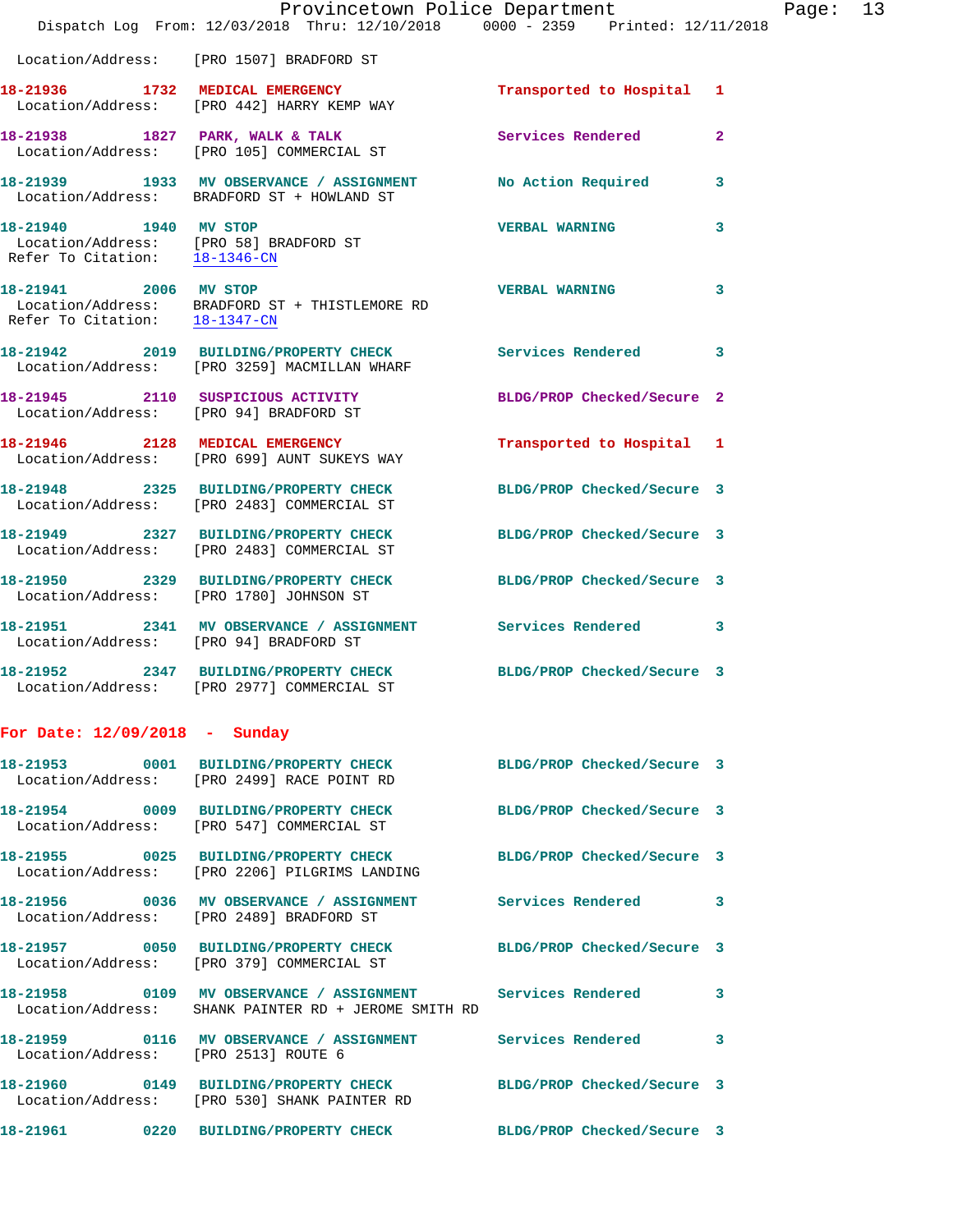|                                         | Provincetown Police Department<br>Dispatch Log From: 12/03/2018 Thru: 12/10/2018 0000 - 2359 Printed: 12/11/2018 |                            |                |
|-----------------------------------------|------------------------------------------------------------------------------------------------------------------|----------------------------|----------------|
|                                         | Location/Address: [PRO 516] RACE POINT RD                                                                        |                            |                |
| 18-21962 0220 911 - GENERAL             | Location/Address: [PRO 221] COMMERCIAL ST                                                                        | Referred to Other Agency 1 |                |
|                                         | 18-21963 0321 BUILDING/PROPERTY CHECK<br>Location/Address: [PRO 3259] MACMILLAN WHARF                            | <b>Services Rendered</b>   | 3              |
| Location/Address: [PRO 3921] ROUTE 6    | 18-21964 0419 BUILDING/PROPERTY CHECK                                                                            | BLDG/PROP Checked/Secure 3 |                |
|                                         | 18-21965 0541 BUILDING/PROPERTY CHECK<br>Location/Address: [PRO 1989] COMMERCIAL ST                              | BLDG/PROP Checked/Secure 3 |                |
|                                         | 18-21966 0546 PARK, WALK & TALK<br>Location/Address: [PRO 2194] COMMERCIAL ST                                    | Services Rendered          | $\overline{2}$ |
|                                         | 18-21967 0628 BUILDING/PROPERTY CHECK<br>Location/Address: [PRO 1778] SHANK PAINTER RD                           | BLDG/PROP Checked/Secure 3 |                |
|                                         | 18-21968 0630 MEDICAL EMERGENCY<br>Location/Address: [PRO 1087] PRISCILLA ALDEN RD                               | Transported to Hospital    | 1              |
| Location/Address: [PRO 1119] WAREHAM ST | 18-21970 0751 BUILDING/PROPERTY CHECK                                                                            | <b>Services Rendered</b>   | 3              |
|                                         | 18-21971 0807 BUILDING/PROPERTY CHECK<br>Location/Address: [PRO 526] RYDER ST EXT                                | <b>Services Rendered</b>   | 3              |
|                                         | 18-21972 0837 BUILDING/PROPERTY CHECK BLDG/PROP Checked/Secure 3<br>Location/Address: [PRO 3430] COMMERCIAL ST   |                            |                |
|                                         | 18-21973 0851 BUILDING/PROPERTY CHECK<br>Location/Address: [PRO 2483] COMMERCIAL ST                              | <b>Services Rendered</b>   | 3              |
| 18-21974 0903 MV DISABLED               | Location/Address: [PRO 2558] BRADFORD ST                                                                         | Services Rendered          | $\mathbf{2}$   |
| Location/Address: NELSON AVE            | 18-21976 0932 BUILDING/PROPERTY CHECK                                                                            | <b>Services Rendered</b>   | 3              |
| 18-21977 0938 LOST IPHONE               | Location/Address: [PRO 542] SHANK PAINTER RD                                                                     | Services Rendered          | 3              |
| Location/Address: [PRO 3440] ROUTE 6    |                                                                                                                  |                            | 3              |
|                                         | 18-21979 1045 MEDICAL EMERGENCY<br>Location/Address: [PRO 395] COMMERCIAL ST                                     | Transported to Hospital    | 1              |
|                                         | 18-21981 1115 HARASSMENT / THREATS<br>Location/Address: [PRO 3227] OLD ANN PAGE WAY                              | <b>Services Rendered</b>   | $\mathbf{2}$   |
| 18-21982 1136 LOST CAR REMOTE           | Location/Address: [PRO 542] SHANK PAINTER RD                                                                     | Services Rendered          | 3              |
| Location/Address: [PRO 1433] SOPER ST   | 18-21984 1327 SERVICE CALL - POLICE                                                                              | <b>Services Rendered</b>   | 3              |
|                                         | 18-21986 1352 MV OBSERVANCE / ASSIGNMENT Services Rendered<br>Location/Address: COMMERCIAL ST + SNAIL RD         |                            | 3              |
|                                         | 18-21987 1447 PARKING COMPLAINT<br>Location/Address: [PRO 1658] COMMERCIAL ST                                    | <b>GONE ON ARRIVAL</b>     | 3              |
| 18-21988 1509 HAZARDS                   | Location/Address: [PRO 3260] BRADFORD ST EXT                                                                     | Services Rendered          | $\mathbf{2}$   |
|                                         | 18-21989 1533 BUILDING/PROPERTY CHECK Services Rendered<br>Location/Address: [PRO 2977] COMMERCIAL ST            |                            | 3              |

Page: 14<br>
18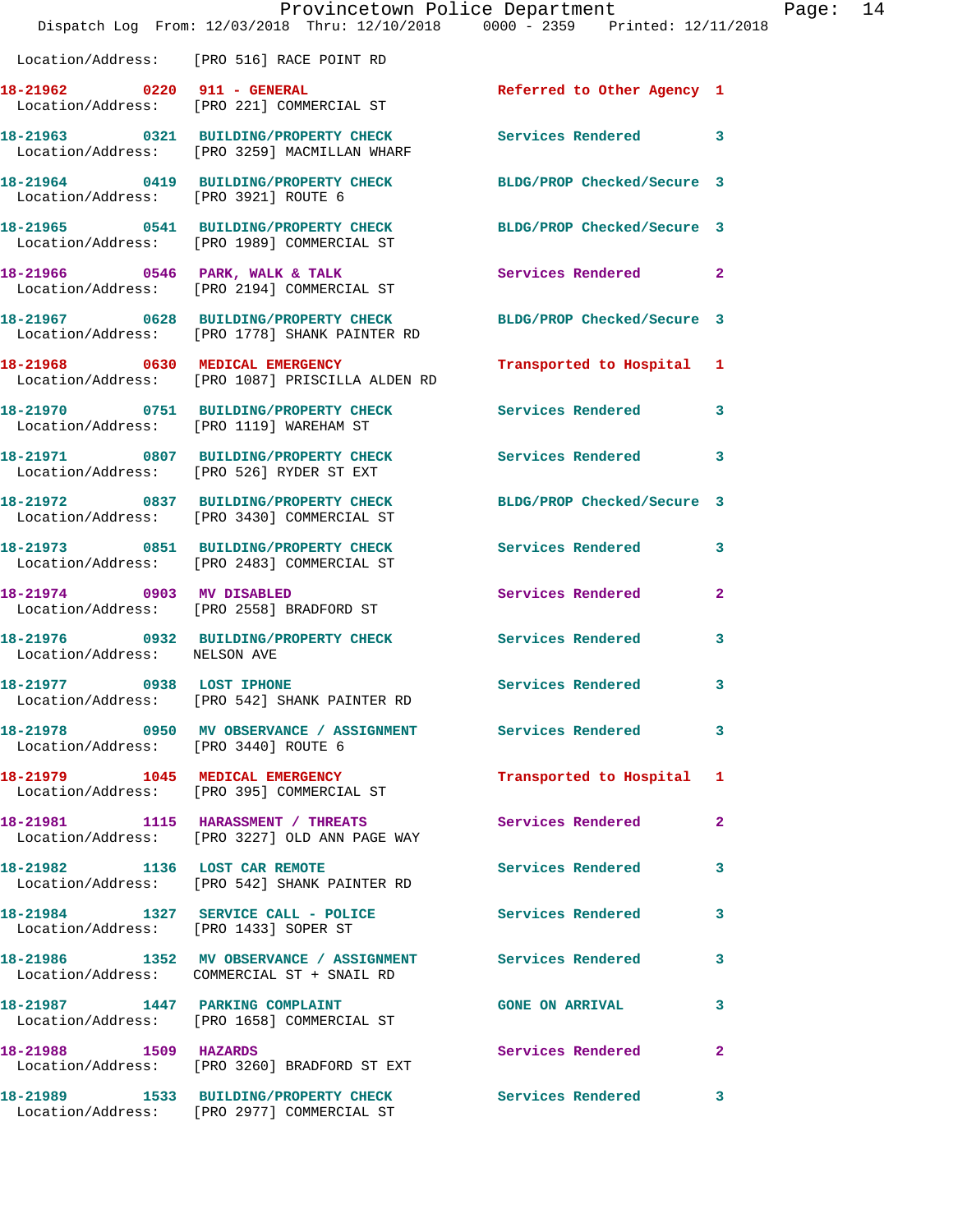|                                      | Provincetown Police Department                                                                               |                          |                |
|--------------------------------------|--------------------------------------------------------------------------------------------------------------|--------------------------|----------------|
|                                      | Dispatch Log From: 12/03/2018 Thru: 12/10/2018 0000 - 2359 Printed: 12/11/2018                               |                          |                |
|                                      | 18-21990 1605 MV OBSERVANCE / ASSIGNMENT Services Rendered<br>Location/Address: [PRO 3440] ROUTE 6           |                          | 3              |
|                                      | 18-21992 1632 PARK, WALK & TALK Services Rendered Location/Address: [PRO 105] COMMERCIAL ST                  |                          | $\overline{2}$ |
|                                      | 18-21993 1706 BUILDING/PROPERTY CHECK Services Rendered<br>Location/Address: [PRO 1196] BRADFORD ACRES RD    |                          | 3              |
|                                      | 18-21994 1706 MEDICAL EMERGENCY<br>Location/Address: [PRO 3376] OLD ANN PAGE WAY                             | Transported to Hospital  | 1              |
|                                      | 18-21995 1730 KEEP THE PEACE<br>Location/Address: [PRO 2090] PEARL ST                                        | Services Rendered        | $\mathbf{2}$   |
|                                      | 18-21997 1743 LOST PROPERTY<br>Location/Address: [PRO 105] COMMERCIAL ST                                     | Services Rendered        | 3              |
|                                      | 18-21998 1831 BUILDING/PROPERTY CHECK BLDG/PROP Checked/Secure 3<br>Location/Address: [PRO 1783] FRANKLIN ST |                          |                |
|                                      | 18-21999 1836 BUILDING/PROPERTY CHECK Services Rendered<br>Location/Address: [PRO 661] STANDISH ST           |                          | 3              |
| Location/Address: ROUTE 6 + SNAIL RD | 18-22000 1901 MV OBSERVANCE / ASSIGNMENT Services Rendered                                                   |                          | 3              |
| 18-22001 1906 MV STOP                | Location/Address: ROUTE 6 + RACE POINT RD<br>Refer To Citation: 18-1348-CN                                   | <b>VERBAL WARNING</b>    | 3              |
|                                      | 18-22002 1911 BUILDING/PROPERTY CHECK Services Rendered<br>Location/Address: [PRO 539] SHANK PAINTER RD      |                          | 3              |
|                                      | 18-22003 1920 MV OBSERVANCE / ASSIGNMENT Services Rendered<br>Location/Address: [PRO 537] SHANK PAINTER RD   |                          | 3              |
| Location/Address: WAREHAM ST         | 18-22004 2006 BUILDING/PROPERTY CHECK Services Rendered                                                      |                          | $\mathbf{3}$   |
|                                      | 18-22005 2153 BUILDING/PROPERTY CHECK Services Rendered<br>Location/Address: [PRO 2500] COMMERCIAL ST        |                          |                |
|                                      | 18-22006 2216 BUILDING/PROPERTY CHECK<br>Location/Address: [PRO 526] RYDER ST EXT                            | <b>Services Rendered</b> | 3              |
| 18-22007 2313 ASSIST CITIZEN         | Location/Address: [PRO 1252] SHANK PAINTER RD                                                                | Services Rendered        | 3              |
|                                      | 18-22008 2343 MV OBSERVANCE / ASSIGNMENT Services Rendered<br>Location/Address: HOWLAND ST + BRADFORD ST     |                          | 3              |
| For Date: $12/10/2018$ - Monday      |                                                                                                              |                          |                |

| 18-22009<br>0009<br>Location/Address:                       | <b>BUILDING/PROPERTY CHECK</b><br>[PRO 1952] COMMERCIAL ST | BLDG/PROP Checked/Secure 3 |   |
|-------------------------------------------------------------|------------------------------------------------------------|----------------------------|---|
| 18-22010<br>0031<br>Location/Address:                       | MV OBSERVANCE / ASSIGNMENT<br>[PRO 37] BRADFORD ST         | Services Rendered          | 3 |
| 18-22011<br>0033<br>Location/Address:                       | <b>BUILDING/PROPERTY CHECK</b><br>FRO 36091 COMMERCIAL ST  | BLDG/PROP Checked/Secure 3 |   |
| 18-22012<br>0112<br>Location/Address:<br>Refer To Citation: | MV STOP<br>[PRO 1446] WINSLOW ST<br>$18 - 1349 - CN$       | <b>VERBAL WARNING</b>      | 3 |
| 18-22013<br>0124<br>Location/Address:                       | <b>BUILDING/PROPERTY CHECK</b><br>FRO 4131 CONWELL ST      | BLDG/PROP Checked/Secure 3 |   |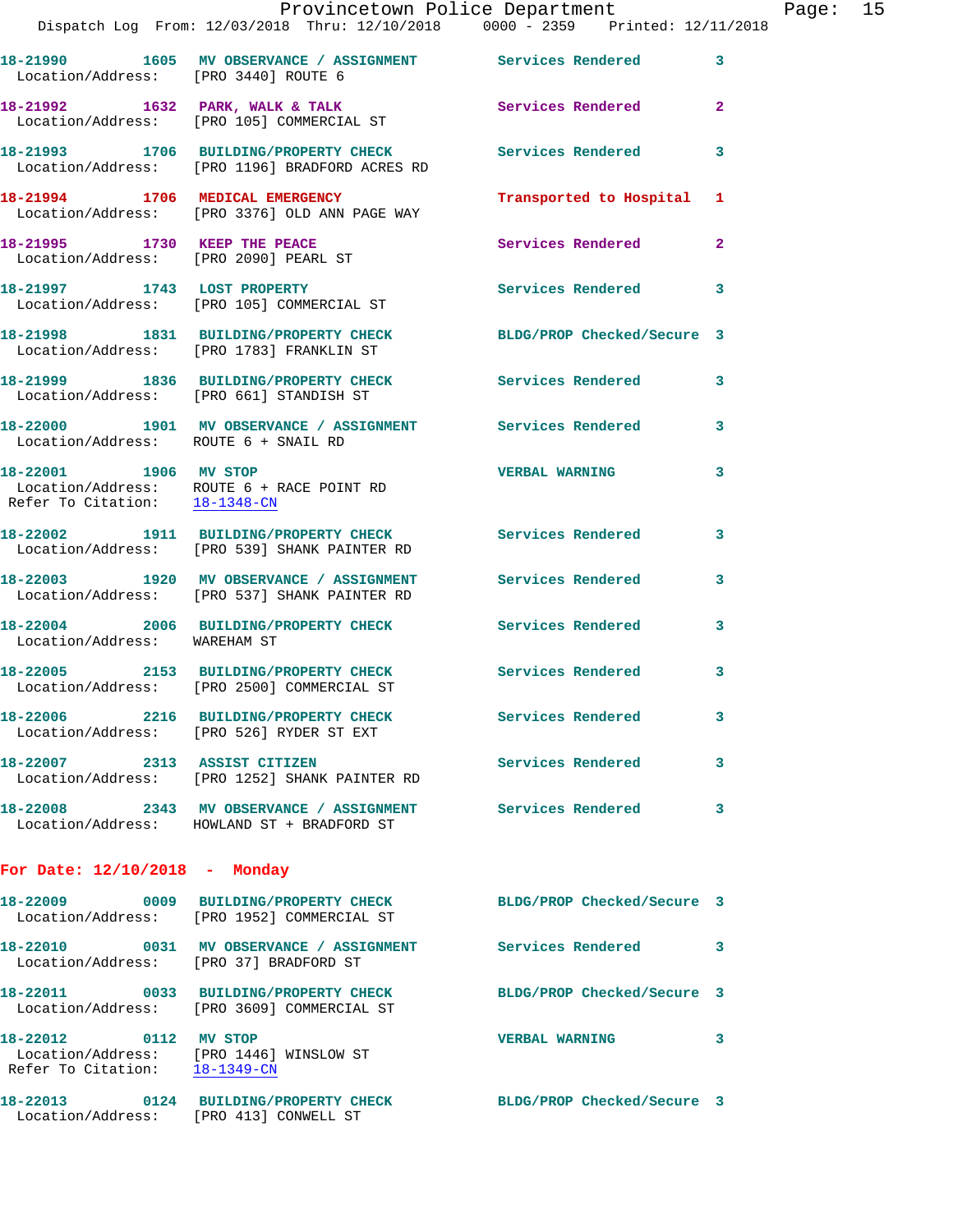| 18-22029<br>0910<br>Location/Address: [PRO 3440] ROUTE 6<br>18-22030<br>Location/Address:<br>18-22031<br>1034<br>Location/Address: | 18-22028 0903 BUILDING/PROPERTY CHECK<br>MV OBSERVANCE / ASSIGNMENT<br>1007 911 - GENERAL<br>[PRO 726] BRADFORD ST<br>MEDICAL EMERGENCY<br>[PRO 2329] TELEGRAPH HILL RD | <b>Services Rendered</b><br>Services Rendered<br>Services Rendered<br>Transported to Hospital | 3<br>3<br>1<br>1 |
|------------------------------------------------------------------------------------------------------------------------------------|-------------------------------------------------------------------------------------------------------------------------------------------------------------------------|-----------------------------------------------------------------------------------------------|------------------|
|                                                                                                                                    |                                                                                                                                                                         |                                                                                               |                  |
|                                                                                                                                    |                                                                                                                                                                         |                                                                                               |                  |
|                                                                                                                                    |                                                                                                                                                                         |                                                                                               |                  |
| Location/Address: [PRO 2483] COMMERCIAL ST                                                                                         |                                                                                                                                                                         |                                                                                               |                  |
| Location/Address: [ORL 1] ROCK HARBOR RD                                                                                           | 18-22027 0817 SERVICE CALL - POLICE                                                                                                                                     | <b>Services Rendered</b>                                                                      | 3                |
| 18-22026 0802 AT SCHOOL<br>Location/Address: [PRO 569] WINSLOW ST                                                                  |                                                                                                                                                                         | Services Rendered                                                                             | 3                |
| Location/Address: [PRO 526] RYDER ST EXT                                                                                           | 18-22025 0713 BUILDING/PROPERTY CHECK Services Rendered                                                                                                                 |                                                                                               | 3                |
| 18-22024 0640 COMPLAINT - GENERAL<br>Location/Address: [PRO 1168] WINTHROP ST                                                      |                                                                                                                                                                         | <b>Services Rendered</b>                                                                      | 3                |
|                                                                                                                                    | 18-22022 0533 PARK, WALK & TALK<br>Location/Address: [PRO 516] RACE POINT RD                                                                                            | <b>Services Rendered</b>                                                                      | 2                |
| Location/Address: ROUTE 6 + HOWLAND ST                                                                                             | 18-22020 0458 MV OBSERVANCE / ASSIGNMENT Services Rendered                                                                                                              |                                                                                               | 3                |
|                                                                                                                                    | 18-22019 0439 MEDICAL EMERGENCY<br>Location/Address: [PRO 395] COMMERCIAL ST                                                                                            | Transported to Hospital                                                                       | 1                |
|                                                                                                                                    | 18-22018 0425 BUILDING/PROPERTY CHECK Services Rendered<br>Location/Address: [PRO 3259] MACMILLAN WHARF                                                                 |                                                                                               | 3                |
| Location/Address: [PRO 94] BRADFORD ST                                                                                             | 18-22017 0231 BUILDING/PROPERTY CHECK BLDG/PROP Checked/Secure 3                                                                                                        |                                                                                               |                  |
|                                                                                                                                    | 18-22016 0228 BUILDING/PROPERTY CHECK<br>Location/Address: [PRO 1989] COMMERCIAL ST                                                                                     | BLDG/PROP Checked/Secure 3                                                                    |                  |
|                                                                                                                                    | 18-22015 0200 BUILDING/PROPERTY CHECK<br>Location/Address: [PRO 3430] COMMERCIAL ST                                                                                     | BLDG/PROP Checked/Secure 3                                                                    |                  |
| Location/Address: [PRO 414] CONWELL ST                                                                                             | 18-22014 0131 BUILDING/PROPERTY CHECK Services Rendered                                                                                                                 |                                                                                               | 3                |
|                                                                                                                                    | Provincetown Police Department<br>Dispatch Log From: 12/03/2018 Thru: 12/10/2018 0000 - 2359 Printed: 12/11/2018                                                        |                                                                                               |                  |

**18-22033 1101 MV STOP VERBAL WARNING 3**  Location/Address: [PRO 2479] ROUTE 6 Refer To Citation: 18-1350-CN

Location/Address: [PRO 440] HARRY KEMP WAY

**18-22034 1115 SERVICE CALL - POLICE Services Rendered 3**  Location/Address: [PRO 182] COMMERCIAL ST

**18-22035 1227 MV OBSERVANCE / ASSIGNMENT Services Rendered 3**  Location/Address: ROUTE 6 + SNAIL RD

 Location/Address: [PRO 2513] ROUTE 6 Refer To Citation: 18-1351-CN

Location/Address: [PRO 3491] STABLE PATH

18-22036 1242 LOST WALLET Services Rendered 3

Location/Address: [PRO 542] SHANK PAINTER RD

**18-22038 1304 MV STOP VERBAL WARNING 3 18-22039 1341 LARCENY / FORGERY / FRAUD Services Rendered 2**